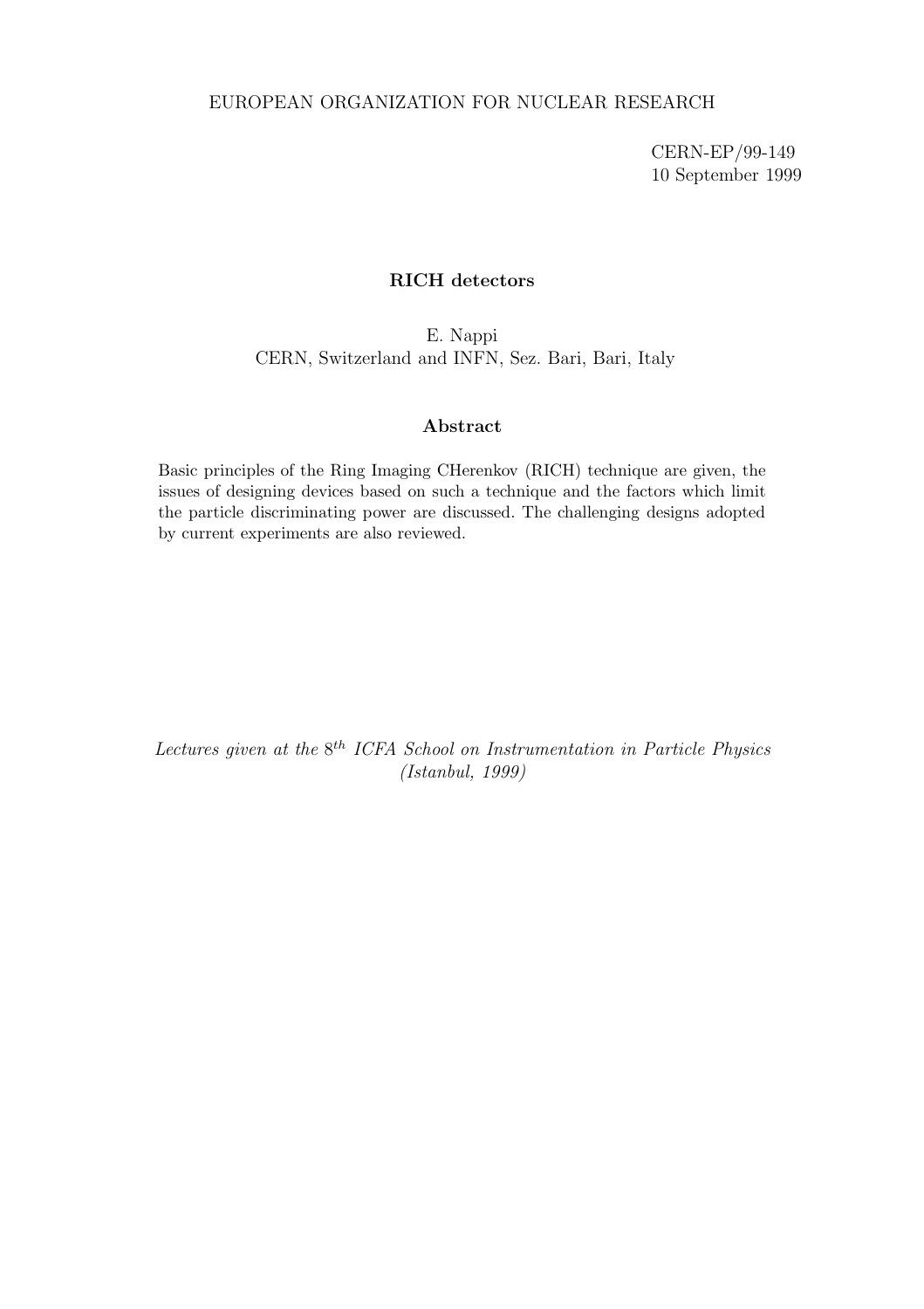## *1 Introduction*

The first time I was involved in the development of a RICH detector was many years ago, namely in 1985. In that period, I was participating in the NA35 experiment at CERN and after two years of data-taking, the Collaboration wished to upgrade the apparatus with a device having particle identification (PID) capability. When a RICH detector was proposed, frankly I must say that my first opinion on this technology was negative: a nasty photosensitive vapour called TMAE was addressed in its design and the pattern recognition seemed quite complicated with strange patterns to reconstruct. Moreover, the use of TMAE required a quite complicated detector geometry with blind electrodes and operation at high temperature. Despite my first judgment, by studying better the anticipated performance, it became clear to me that this technique was extremely powerful. The separation power reachable is unmatched among the current alternative technologies, therefore I decided to commit myself to the construction of a detector of that kind and after that many others followed. And now here I am, trying to fascinate you by showing how RICH detectors are impressively efficient in particle identification.

The RICH detector, conceived by A. Roberts [1], is the last born in the large family of devices based on the detection of Cherenkov radiation, named after the Russian physicist who discovered that charged particles moving through a medium with a velocity greater than the local phase velocity of light emanate a glow analogous to a sonic shock wave.

The spectrum and intensity of Cherenkov radiation can be calculated with high accuracy in terms of the classical theory of electromagnetism. The theoretical interpretation assumes that the atoms of the medium become polarized in the region along the charged particle track. Owing to the transient nature of this phenomenon, polarized atoms relax back to equilibrium by emitting a short electromagnetic pulse. When the velocity of the particle does not exceed the local phase velocity of light, the emitted electromagnetic pulses interfere destructively because of the symmetrical distribution of the polarization field. Otherwise, a coherent wavefront, at a specific angle  $\theta_c$  with respect to the particle direction, is produced when the particle moves faster than light since only in this case the polarization field is asymmetric along the particle track. The resulting radiation covers a band of frequencies corresponding to the different Fourier components of the electromagnetic pulses emitted by the medium dipoles. Although Cherenkov radiation is feeble, few hundred photons against the many thousands of photons emitted in scintillating material, the use of its directional properties is a powerful tool for the identification of charged particles.

This paper is based on two lectures given at the 8*th* ICFA School on Instrumentation in Particle Physics (Istanbul, 1999) and consists of three parts. In the first part, the field is introduced by starting with an historical overview and later with the basic principles of the Cherenkov effect. The second part, after having outlined the different detector schemes, deals with the analysis of RICH performance with a detailed discussion on measurement errors. The third part describes the components of a RICH detector, and their main applications in current and future experiments are given.

The present paper is not meant to cover all aspects of the RICH technique: electronics and pattern recognition are two important issues that have been deliberately left out because of the limited time allocated to the lectures. There are a number of comprehensive textbooks for further reading, the most significant being listed in Ref.[2]. Recently proposed new ingenious detector schemes, like the DIRC counter, are also not mentioned in the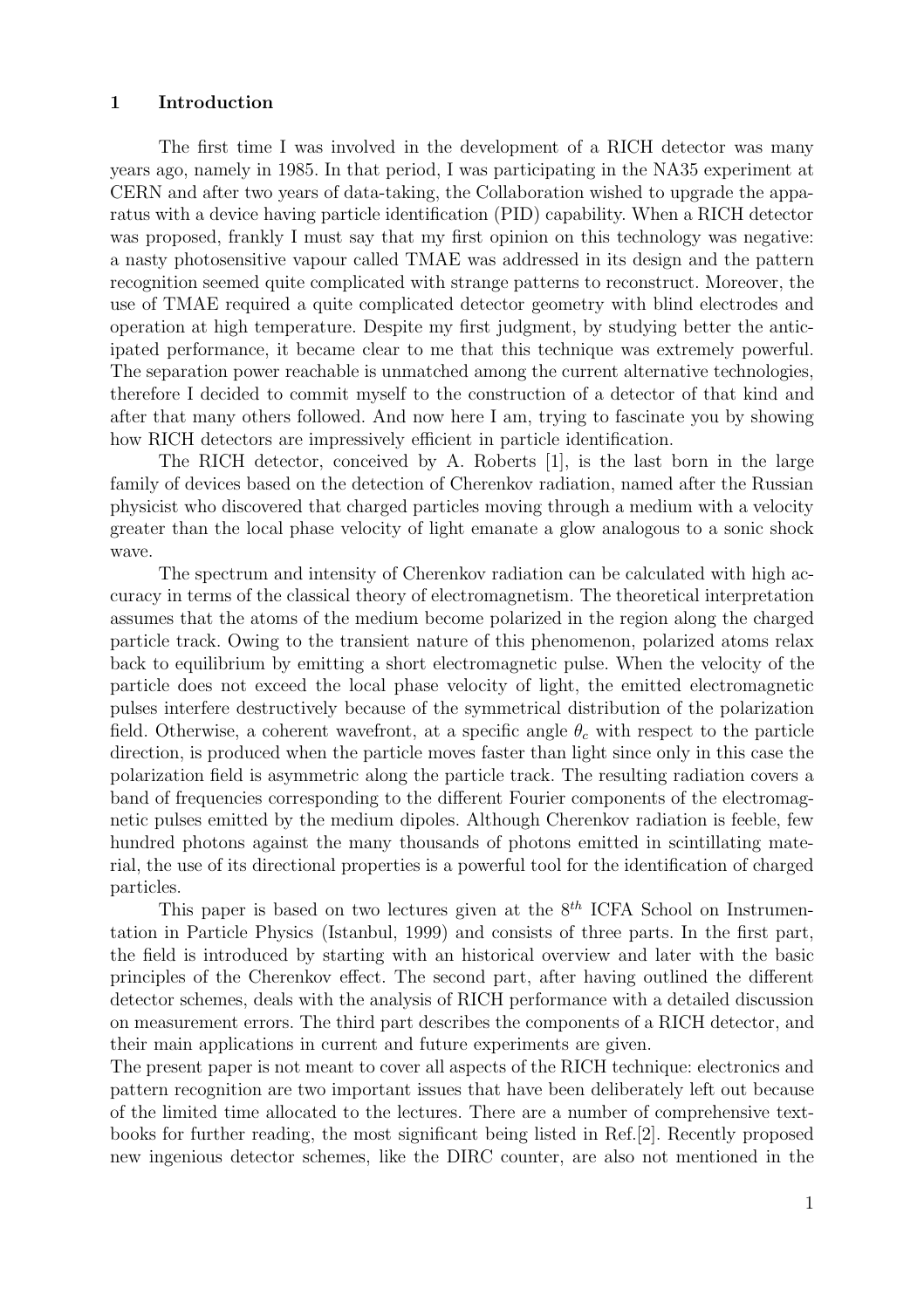present paper. Interested readers are referred to the Proceedings of the successful series of Workshops [3] devoted to Cherenkov light imaging since they represent an inexhaustible and updated source of information.

## *2 Historical overview*

During the systematic work of reformulation of the Maxwell theory, anticipating by almost fifty years the experimental achievement of P. A. Cherenkov, Oliver Heaviside [4] showed that charged particles moving faster than light in vacuum emit an electromagnetic radiation whose wavefront propagates at a fixed angle with respect to the particle direction.

Although Heaviside made a wrong starting hypothesis since the condition of superluminality is not achievable in vacuum, his achievement is correct because the speed of charged particles moving in a dielectric medium with a refractive index larger than one can exceed the local phase velocity of light. Indeed, as early as 1919 M. Curie observed a faint blue light coming from concentrated solutions of radium in water. In 1934, the Russian P. A. Cherenkov, trying to understand the origin of the weak luminescience that salt solutions emit when struck by gamma rays, published a paper in which he proved that the light emission was caused by Compton electrons moving quickly through the liquid and showed the relationship between the emission angle and the refractive index of the medium [5].

In 1937, Frank and Tamm formulated the theory of the Cherenkov effect and predicted the radiation spectrum by applying the principles of classical electrodynamics [6]. The quantum formulation of such a theory was elaborated by Ginsburg [7] a few years later. In 1958, Cherenkov, Frank and Tamm were jointly awarded the Physics Nobel prize for the discovery and interpretation of 'Cherenkov radiation'.

The capability of using the Cherenkov radiation for PID, was already clear to its discoverer in 1937 [8]. In the early days, distilled water was used as radiator and photographic emulsions or the researcher eyes as photodetector.

A major breakthrough in this technique was provided in the 1940s by the availability of photomultipliers capable of detecting feeble light with high efficiency and fast response. Since 1951, when Jelley developed the first device specifically for a physics experiment [9] employing photomultipliers, several other detectors have been designed and built for both nuclear physics and particle physics experiments and for astrophysics applications as well. Cherenkov detectors played a fundamental role in important high energy physics achievements, for example in the discovery of the antiproton [10].

The idea to discriminate particles by differentiating between different values of the emission angle  $\theta$  was conceived by A. Roberts in 1960 [1] and proved to be an extremely powerful method for identifying particles, as T. Ypsilantis and J. Seguinot [11] practically demonstrated in 1977 by imaging Cherenkov photons directly in a gaseous photodetector. This technique was named RICH: an acronym for "Ring Imaging CHerenkov" coined by T. Ekelof as a good omen for the funding situation of the experimental group involved in the realization of such a counter [12].

In 1982, a RICH device was for the first time installed in a high-energy physics experiment (E605 at Fermilab [13]), many others have been built since then. More recently, considerable advances in the technologies associated with photodetectors have extended the potentiality of such devices. As a result a renewed development of RICH counters is taking place.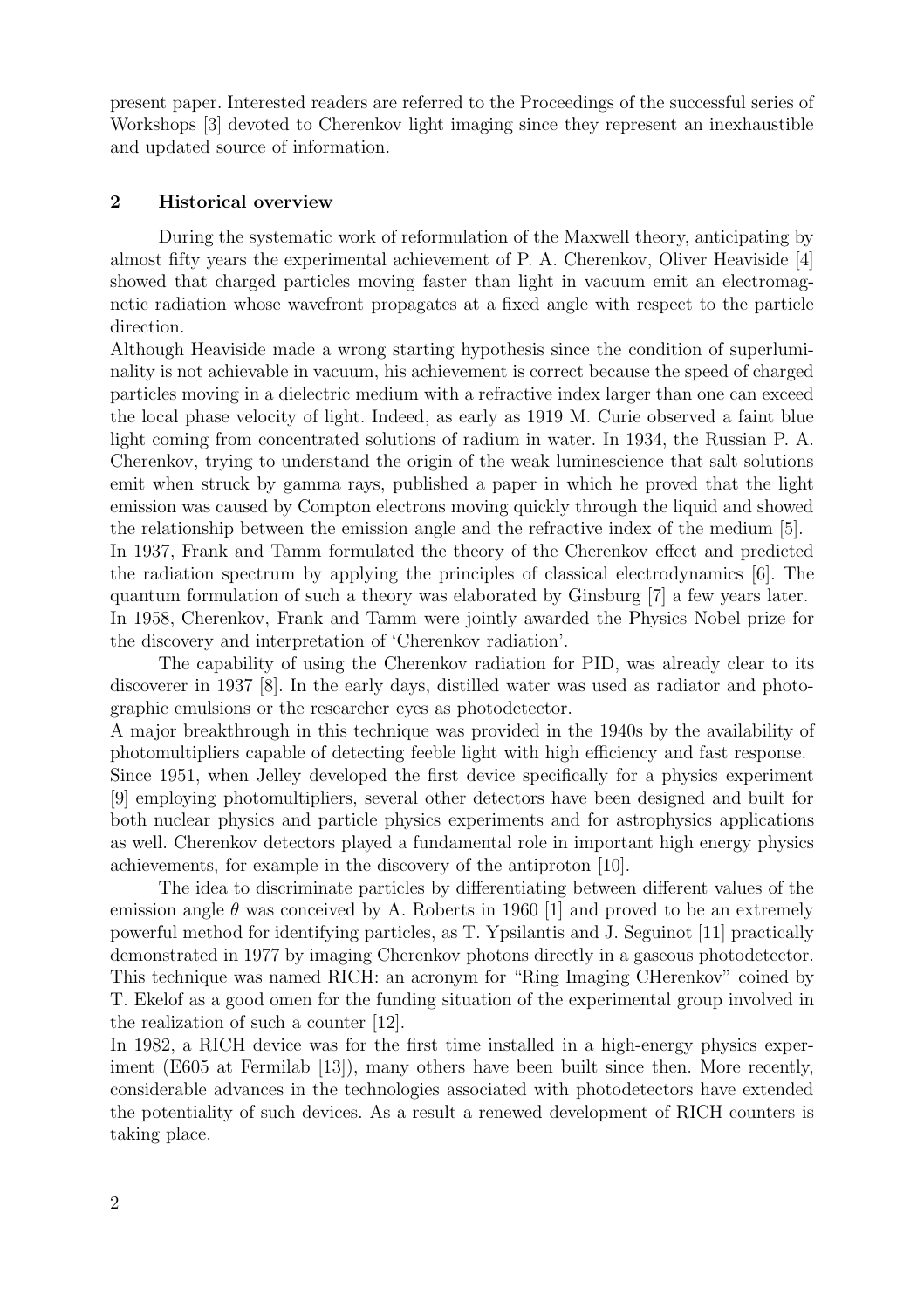## *3 Properties of Cherenkov radiation and basic formulae*

The properties of Cherenkov radiation are contained in the following simple equation:  $1)$ 

$$
\cos \theta_{\rm c} = \frac{1}{n\beta} \tag{1}
$$

which provides the emission angle  $\theta_c$  of Cherenkov photons in terms of the velocity of the charged particle  $\beta$ , in units of the speed of light, and the refractive index n of the medium. Since  $|\cos \theta_c| \leq 1$ , there exists a velocity threshold, expressed by the Lorentz factor

$$
\gamma_t = (1 - 1/n^2)^{-\frac{1}{2}}.\tag{2}
$$

When the velocity of the particle approaches the velocity of light in vacuum ( $\beta \rightarrow 1$ ),  $\theta_c$ takes the maximum value  $\theta_{\text{max}} = \arccos 1/n$ .

Eq.( 1) alone, contains the two basic properties of the Cherenkov radiation that are exploited in practice, i.e. the existence of a threshold momentum and the peculiar direction of emission at an angle depending on the particle velocity.

For any practical purpose, the spectral dependence of the radiation must be taken into account. Frank and Tamm's equation describes the energy radiated per unit path length  $dx$  by a particle of charge  $Ze$ :

$$
\frac{d^2W}{dx d\omega} = \frac{Z^2 e^2 \omega}{c^2} \left( 1 - \frac{1}{\beta^2 n^2(\omega)} \right),\tag{3}
$$

where, due to the chromatic dispersion of the optical medium,  $n$  is a function of the radiation frequency  $\omega$ . When integrated over the radiating path length L

$$
\frac{dW}{d\omega} = \frac{LZ^2e^2\omega}{c^2} \left(1 - \frac{1}{\beta^2 n^2(\omega)}\right). \tag{4}
$$

We deduce that the energy loss because of Cherenkov effect is much lower than the ionization energy loss. Actually, if we consider an electron that moves with  $\beta \simeq 1$  across a 1 cm of water ( $n = 1.33$ ), in the spectral range  $\lambda = 400 - 700$  nm the electron loses about 500 eV by the Cherenkov effect, whilst its energy loss by ionization is 2 MeV.

The number N of Cherenkov photons emitted with energy  $\hbar\omega$  is a fundamental quantity for the detector design. It is easily deducible from Eq.( 3):

$$
N = \frac{LZ^2\alpha}{c} \int \left(1 - \frac{1}{\beta^2 n^2(\omega)}\right) d\omega \tag{5}
$$

or

$$
N = 2\pi L Z^2 \alpha \int_{\beta n > 1} \left[ 1 - \left( \frac{\beta_t(\lambda)}{\beta} \right)^2 \right] \frac{d\lambda}{\lambda^2},\tag{6}
$$

where  $\alpha$  is the fine structure constant.

It follows that in 1 cm of material with a refractive index n, the number of photons emitted in the spectral range of 1 eV by a particle of charge Z moving with a  $\beta \simeq 1$  is given by

$$
N(cm^{-1}eV^{-1}) = 370Z^2 \left(1 - \frac{1}{n^2}\right). \tag{7}
$$

<sup>&</sup>lt;sup>1)</sup> By taking into account the quantum theory of Cherenkov effect, the recoil of the charged particle of momentum  $p$  slightly modifies the classical Cherenkov equation by providing an additive term that is completely negligible for any practical application. The complete equation is:

 $\cos \theta_{\rm c} = \frac{1}{n\beta} + \frac{h}{\lambda p} \frac{n^2-1}{2n^2}$ , where  $\lambda$  is the Cherenkov photon wavelength.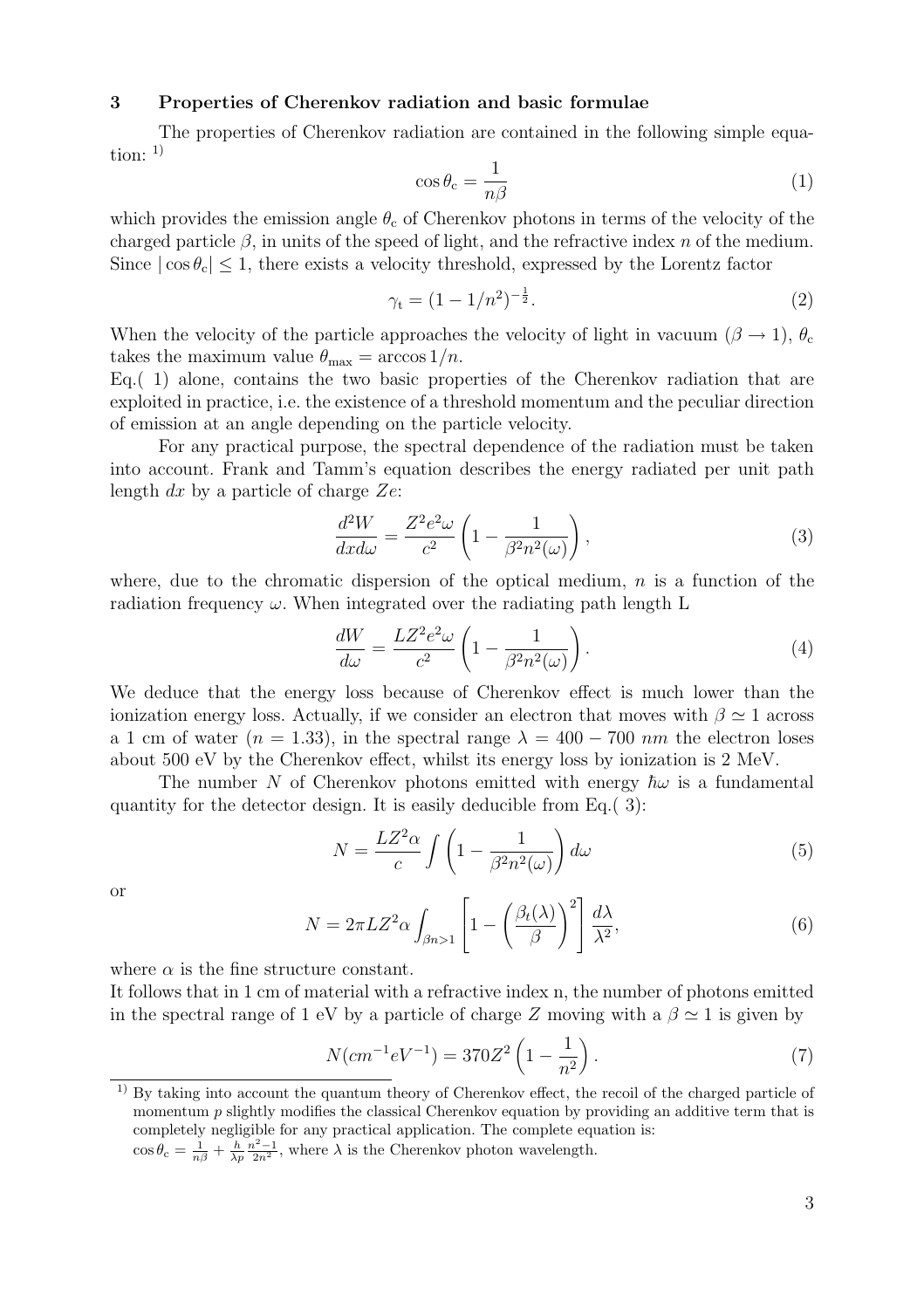The total number of photons emitted depends upon the wavelength integration, but in general, as Eq.( 7) indicates, the number of photons emitted per unit length and per unit energy is a constant, where there are no absorption bands close to the interesting frequency range. This constant is just the mean of the Poisson distribution in the number of photons, since it is an inherently statistical process.

In summary:

a) energy loss for Cherenkov radiation is of the order of keV/cm;

b) the amount of Cherenkov radiation is proportional to the square of the particle charge and it is independent on the particle mass;

c) the photon yield per unit of wavelength interval  $d\lambda$  is proportional to  $d\lambda/\lambda^2$ , consequently most of the photons are emitted in the UV region;

d) equal number of photons per unit path per unit frequency interval.

#### *4 Particle identification with Cherenkov detectors*

A particle is univocally identified by its mass and electrical charge. The mass is provided by measuring at least two out of the three correlated quantities: momentum, kinetic energy and velocity. Practically, the choice is restricted to the momentum and velocity, in fact  $p = mc\gamma\beta$ .

The precision with which the mass is determined is given by

$$
\left(\frac{dm}{m}\right)^2 = \left(\gamma^2 \frac{d\beta}{\beta}\right)^2 + \left(\frac{dp}{p}\right)^2.
$$
\n(8)

If the momentum  $p$  is relatively well measured, then the resolution of particles with masses  $m_1$  and  $m_2$  requires a velocity resolution,  $\Delta\beta$ , given by<sup>2)</sup>

$$
\frac{\Delta \beta}{\beta} \simeq \frac{m_1^2 - m_2^2}{2p^2}.\tag{9}
$$

Actually, the deflection of the particle trajectory in a suitable static magnetic field provides the charge sign and the momentum value, whilst the velocity is achieved by means of one of the following methods: energy loss, time of flight (TOF), detection of Cherenkov radiation and detection of transition radiation.

As Fig. 1 shows, in order to separate kaons from pions already in the momentum range of a few GeV/c the velocity resolution must be better than a few percent. Such a precision can be achieved only by Cherenkov counters. Indeed, it can be easily proved that the PID capability of a 1 m long TOF system with an excellent time resolution of 50 ps is limited to momenta below 1.5 GeV/c when a  $3\sigma$  mass separation is required.

#### *4.1 Threshold counters*

By plotting the Cherenkov angle as a function of the particle velocity  $\beta$ , one realizes that the greatest sensitivity is provided by measuring the angle close to the threshold where  $d\theta/d\beta$  is large (Fig. 2). However, the drawback is that the few photons emitted near the emission threshold cause the measurement of the Cherenkov angle to be affected by a large statistical error. Consequently the most effective way to exploit the threshold effect is achieved by counting the number  $n_{p.e.}$  of detected photoelectrons. Near threshold

<sup>2)</sup> from  $m_1^2 - m_2^2 = p^2 \frac{\Delta \beta (\beta_1 + \beta_2)}{(\beta_1 \beta_2)^2}$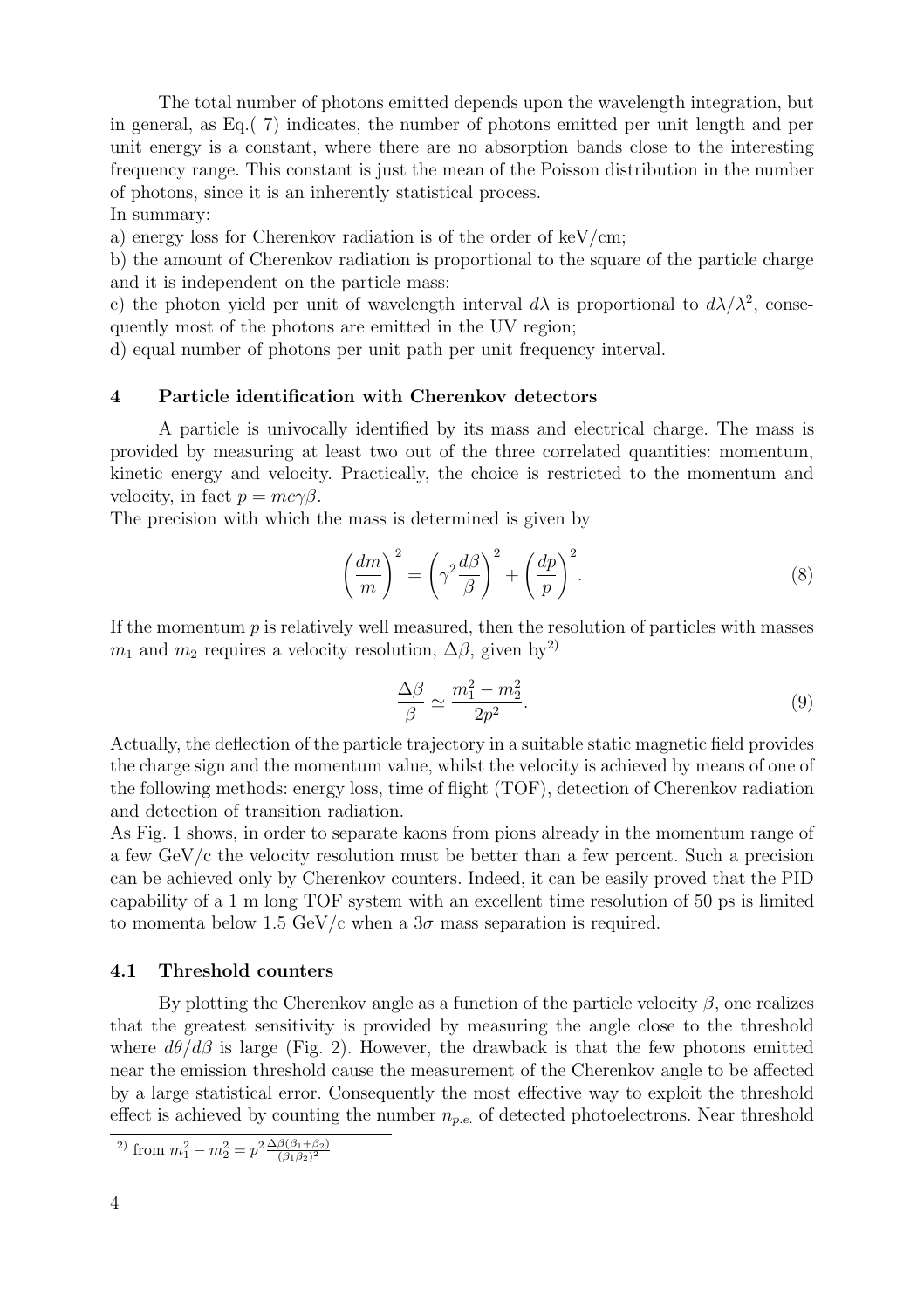

Figure 1: Resolution in velocity required to separate two particle species as a function of their momentum.



Figure 2: Variation of Cherenkov angle  $\theta$  with particle velocity  $\beta$  for three different refractive indices:  $n=1.33$  (water),  $n=1.28$  (liquid perfluorohexane) and  $n=1.1$  (aerogel). Emission angle changes rapidly close to the velocity threshold, its variation flattens as particle velocity increases.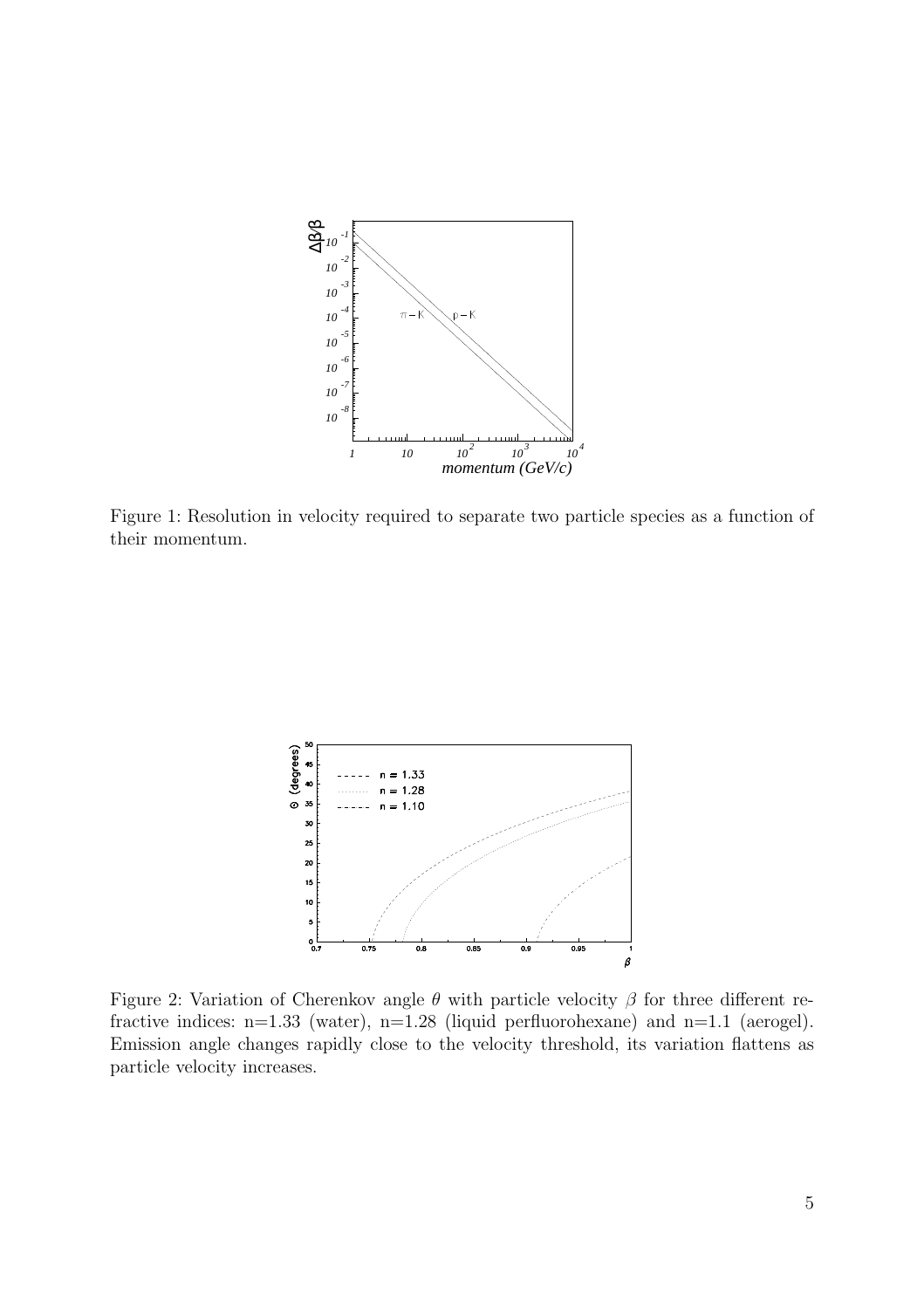

Figure 3: Schematic layout of a threshold Cherenkov detector.

 $n_{p.e.} \simeq 0$ , therefore the probability of not observing a signal is evaluated by means of Poisson distribution,  $P(0) = e^{-n p.e.}$ , which gives an efficiency:

$$
\epsilon = 1 - e^{-n_{p.e.}}.\tag{10}
$$

This method is exploited in Cherenkov threshold detectors which employ a specific radiator medium whose refractive index  $n$  is chosen in such a way that radiation is only emitted when particles move through it with a speed exceeding  $c/n$ , thus allowing them to be separated from slower particles ('below threshold')(Fig. 3). Equation (10) implies that to keep the detector inefficiency at the level of  $10^{-2}$  at least 4.5 photoelectrons must be detected on average.

A 'modern' version of the Threshold Cherenkov detector was proposed by F. Piuz [14] in 1995 for performing the hadron identification in the 3-8 GeV/c momentum range in the CERN-NA44 heavy ion experiment. The device, called TIC (Threshold Imaging Cherenkov), exploits the property of a gaseous wire chamber equipped with a UV sensitive pad-segmented cathode to localize with high spatial accuracy Cherenkov photons. Oppositely to the traditional threshold counters, TIC can be employed in experiments with several particles in the detector acceptance (Fig. 4).

### *4.2 DISC counters*

A significant step in the application of Cherenkov radiation to PID took place at the beginning of 1970s, when Litt and Menieur [15] invented the Differential Isochronous Self Collimating detector, named DISC. By taking into account the formidable accuracy achieved in the past, as good as  $\Delta\beta/\beta = 10^{-7}$ , DISC is still, so far, the most precise device ever built for measuring the speed of particles in primary beams.

A DISC counter is an improved version of Differential Cherenkov counters where photons are focused onto a matrix of photomultipliers placed behind an annular diaphragm by means of a spherical mirror. Consequently, the photomultipliers provide ring imaging only for those particles that emit Cherenkov light in the diaphragm aperture angle. The better angle resolution achieved by DISC counters is obtained by implementing a specifically designed optics just immediately in front of the diaphragm, with the aim of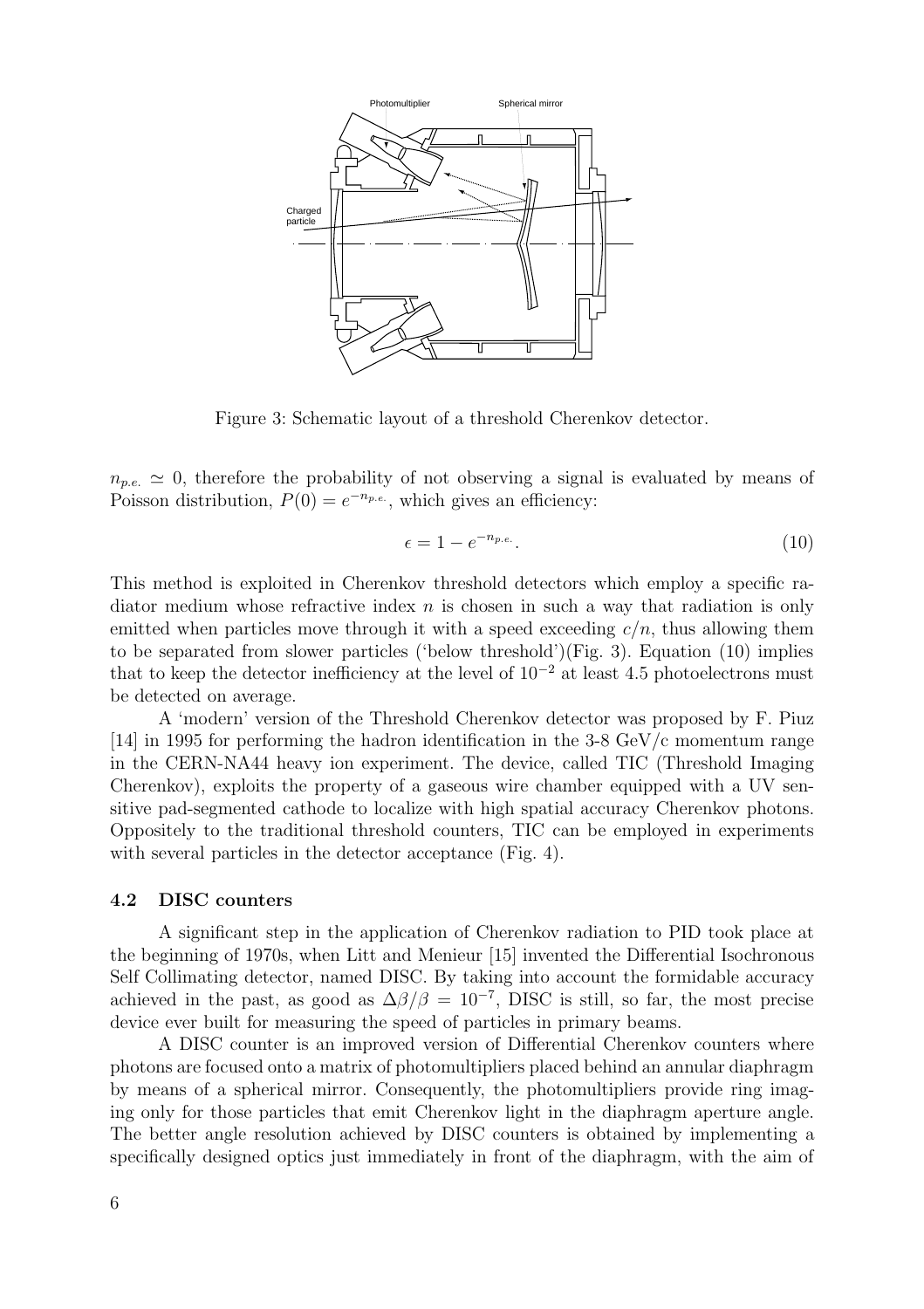

Figure 4: Schematic layout of a TIC detector. Two particles are traversing the gas radiator, one of them emits Cherenkov photons since it is above the Cherenkov threshold.



Figure 5: Schematic layout of a DISC counter. The spherical mirror shown on the right hand side focuses Cherenkov light onto a phototube matrix through a correcting optics and a ring diaphragm.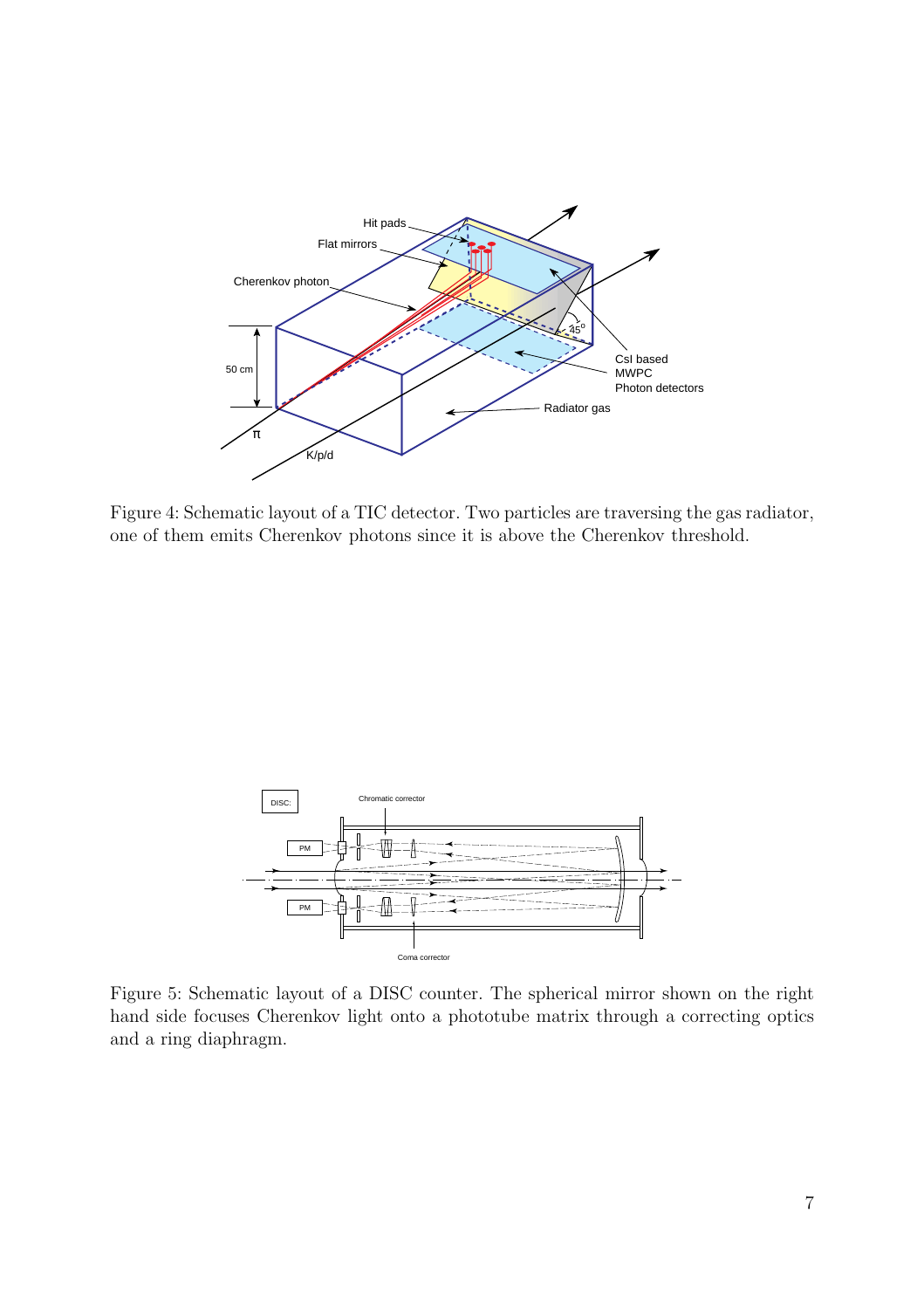compensating the chromatic dispersion of the radiating medium (Fig. 5). PID is achieved by requiring the coincidence of several photomultipliers, therefore the efficiency  $\epsilon_k$  for a k-fold coincidence is

$$
\epsilon_k = (1 - e^{-n_{p.e.}/k})^k,\tag{11}
$$

where  $n_{p.e.}$  is the number of detected photoelectrons.

Consequently, the overall efficiency rapidly decreases by requiring more photomultipliers in coincidence, it never reaches 90% even in the case of a large number of detected photoelectrons, although the detector capability of rejecting unwanted particles is always very high as mentioned before. As for drawbacks, DISCs are quite complicated devices and are utilized only to tag the particles belonging to primary beams; therefore, although they have the best performance of all Cherenkov detectors, the limited phase-space acceptance makes them of no practical use for identifying secondary particles.

## *4.3 RICH detectors*

The small angular coverage of DISCs was overcome by the RICH counters which allow simultaneous measurement of the values of  $\beta$  for several particles of different known momentum by determining the position of a certain number of Cherenkov photons. In a RICH detector, Cherenkov radiation, emitted from several particles in the same event, is transmitted through an optics, that could be either focusing with a spherical (or parabolic) mirror or not focusing (proximity-focusing), onto a photodetector that converts photons into photoelectrons with high spatial and time resolutions. Cherenkov footprints are visualized onto the plane of detection thus allowing the determination of the emission angle  $\theta_c$ for each detected photon. The mass  $m$  of the particle of known momentum  $p$  is eventually given by

$$
m = p\sqrt{n^2 \cos^2 \theta_c - 1} \tag{12}
$$

### *5 Design criteria of RICH detectors*

The great challenge of the RICH technique is the detection of signals of single electrons, i.e. analogous to the detector "noise". Therefore, a careful design is mandatory for achieving the best detector performance.

As previously mentioned, a RICH detector consists of two basic elements arranged in a focusing or in a proximity-focusing geometry: a transparent dielectric medium, called the radiator, whose refractive index is appropriate for the range of particle momentum being specifically studied (Eq. 2) and a photon detector. The latter provides information on the position of the photoelectron initiated by the conversion of the Cherenkov photons in a suitable photosensitive volume, or a conversion layer. The focusing arrangement (Fig. 6) is more suited for low refractive index radiators (mainly gas) due to the long length needed to provide a satisfactory number of detected photoelectrons per ring, whilst in the 'proximity-focusing' geometry (Fig. 7), a thin slab of radiator emits Cherenkov photons along a conical wavefront that enlarges in an inert gas volume between radiator and photodetector. The resolution of the Cherenkov rings is determined by the ratio of radiator thickness and photodetector distance. Quite compact designs are possible. In this configuration, the resolving power is worse than that for gaseous radiators, but it enables good PID in a momentum range where gaseous radiators are insensitive.

The design of a Cherenkov detector relies on Eq.( 1), ( 3) and ( 7) and on the knowledge of the optical properties of the medium. Moreover, since Cherenkov radiation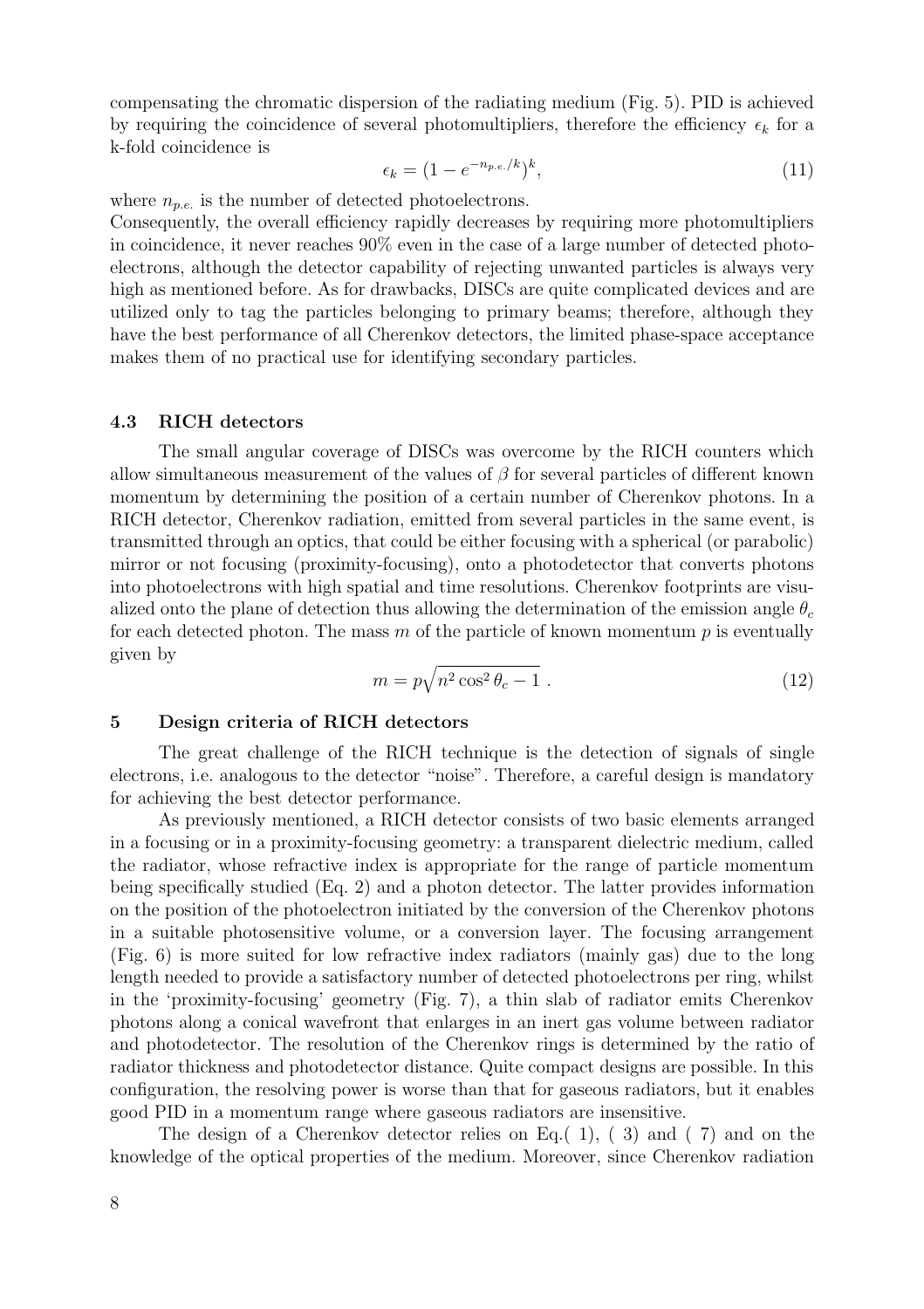

Figure 6: Focusing scheme: Cherenkov photons, collected by a mirror of focal length  $f$ , are focused onto the photon detector placed at the focal plane of the mirror. The resulting pattern is a circle of radius  $r = f \tan \theta_c$  regardless of the photon emission point along the particle track.



Figure 7: Proximity-focusing scheme: The detector volume, placed between the radiator and the photodetector, is known as the 'proximity gap' and is necessary to enlarge the Cherenkov cone to a more convenient size for the imaging.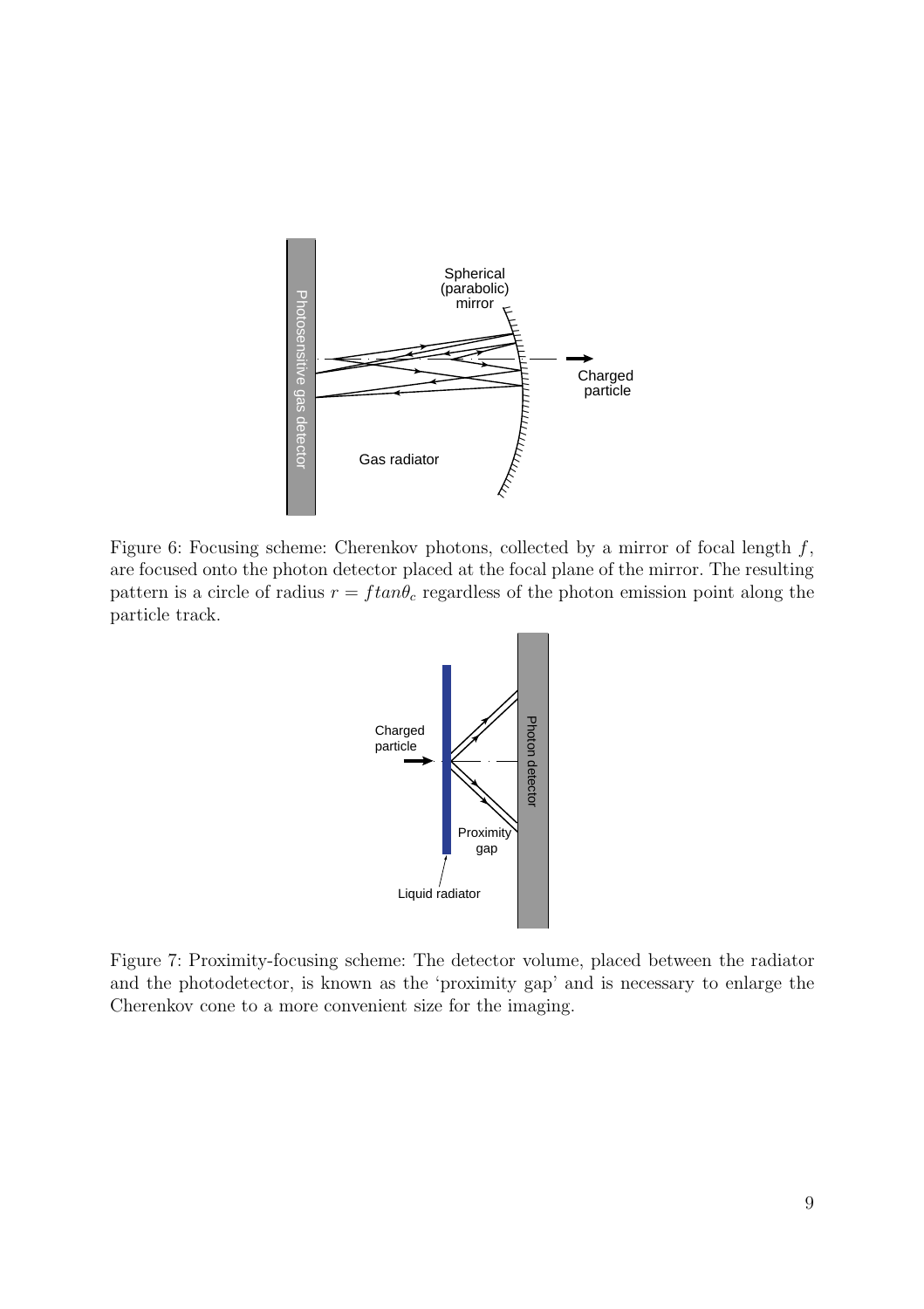is linearly polarized with its electric vector lying in the plane defined by the particle direction and the photon direction, special care must be taken in evaluating the reflection losses at the medium interfaces and in choosing materials fully isotropic to polarized light.

In any practical case, the medium transparency and photon detector inefficiencies allow only a few Cherenkov photons to be detected. Indeed, for a photon detector with quantum efficiency  $Q$ , single-electron detection efficiency  $\epsilon$ , a transmission of radiator and windows T, and a mirror reflectivity (if present) R, the proportionality factor  $N_0$ , called the figure of merit, is defined as

$$
N_0 = \frac{\alpha}{\hbar c} \int \epsilon Q \, TR \, dE \tag{13}
$$

The energy limits in the integral are defined on the bottom edge by the photoionization threshold and on the top edge by the medium transparency. The larger the  $N_0$ , the better the detector.

If a detector is designed to detect photons in a spectral region far from where the radiating medium has absorption bands,  $n$  can be taken to be independent of frequency, and the traditional equation used to describe Cherenkov counters results:

$$
N = N_0 L \sin^2 \theta. \tag{14}
$$

The quantity given by Eq.(14) is the mean or expected value of a Poisson distribution. For  $\beta \to 1$  the Cherenkov angle tends to the asymptotic value  $\theta_{\text{max}}$  related to threshold  $\gamma_t$  (Eq. 2) as

$$
\sin^2 \theta_{\text{max}} = \frac{1}{\gamma_t^2} \tag{15}
$$

with a maximum expected number of detected Cherenkov photons

$$
N_{\text{max}} = \frac{N_0 L}{\gamma_t^2}.\tag{16}
$$

The fraction of Cherenkov photons at a given angle over the maximum yield is therefore expressed by

$$
\frac{N}{N_{\text{max}}} = \frac{\sin^2 \theta}{\sin^2 \theta_{\text{max}}}.\tag{17}
$$

For gas radiators, the following approximate expression is valid:

$$
\frac{\sin^2 \theta}{\sin^2 \theta_{\text{max}}} \simeq \frac{\theta}{\theta_{\text{max}}} \simeq 1 - \frac{p_{\text{th}}^2}{p^2}
$$
\n(18)

implying that the Cherenkov angle and the number of detected photons depend in a universal way on the quantity  $p/p_{\text{th}}$ . In Fig. 8 both the number of photons normalized to the asymptotic value  $N_{\text{max}}$  and the relative deviation of the Cherenkov angle from the asymptotic value are plotted against this scaling variable. The upper limit in the momentum range for particle discrimination is determined by the several sources of errors which limit the accuracy of the Cherenkov angle measurement. A complete discussion on this issue can be found in Ref.[2].

From Eq. $(1)$ , it derives:

$$
\left(\frac{\sigma_{\beta}}{\beta}\right)^2 = (tan\theta\sigma_{\theta})^2 + \left(\frac{\Delta n}{n}\right)^2.
$$
\n(19)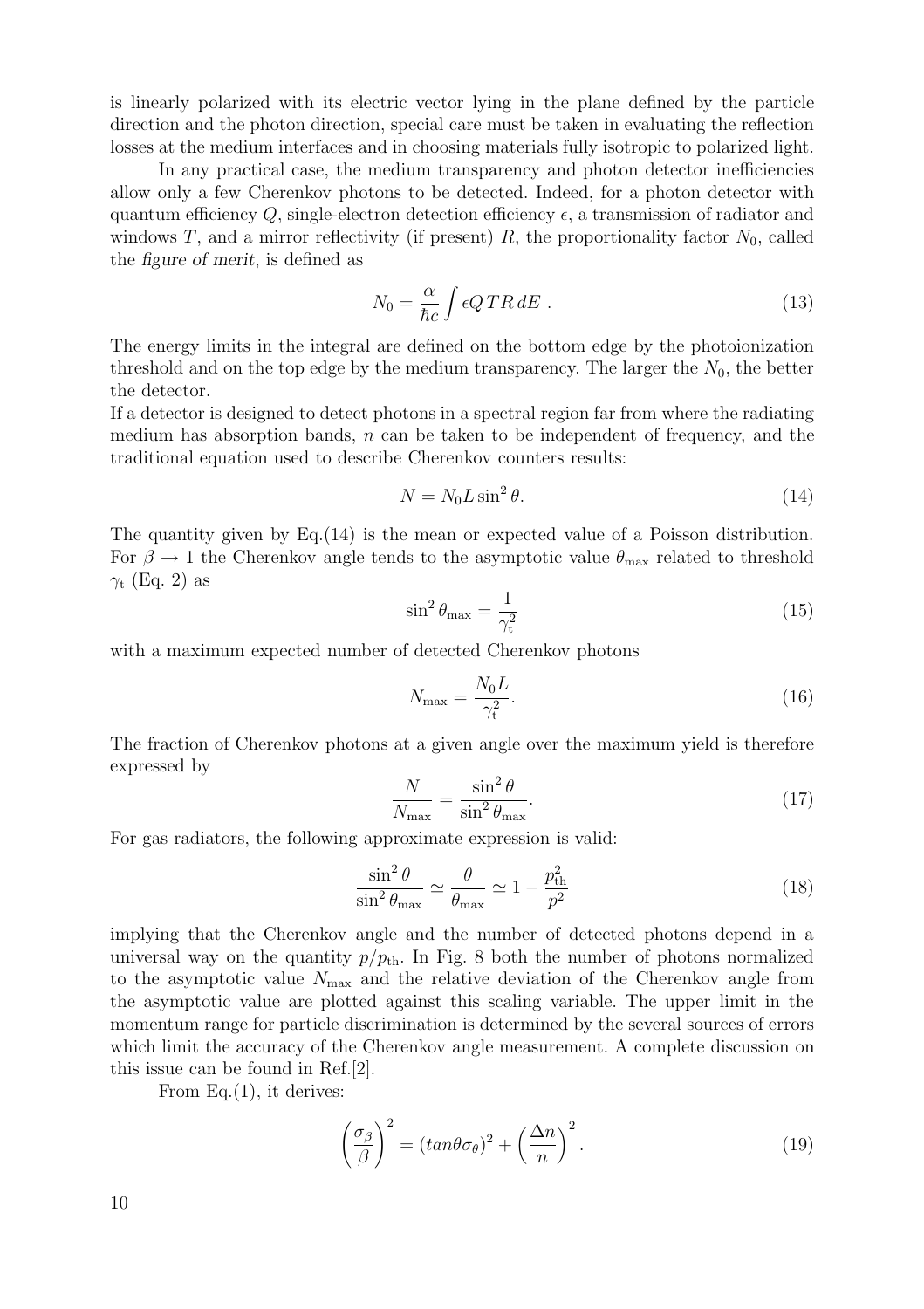

Figure 8: Variation of the Cherenkov angle sine and the number of photons normalized to their respective maximum values as a function of the scaling variable  $p/p_{\text{th}}$ . In the case of a gas radiator the normalized ratio of the Cherenkov angle sines corresponds to the ratio between the Cherenkov angle and its maximum value. It is important to note that the maximum angle is reached much faster than the maximum number of photons as the particle momentum increases.

The spread in particle direction due to the multiple scattering in the radiator, the finite spatial resolution of the photon detector and the aberration of the optics used allow a spread of angles  $\Delta\theta_i$  to be detected. The chromatic aberration of the radiating medium,  $\Delta n/n$ , is usually the dominant contribution to the detector precision  $\sigma_{\beta}/\beta$ , especially if the RICH detector is designed to be operated in the ultraviolet region. As an example, a gas radiator has a chromatic dispersion in the UV band almost twice that in the visible region. These contributions are independent and add in quadrature:  $\sigma_{\theta}^2 = \sum_i \Delta \theta_i^2$ . Since each detected photoelectron gives a separate measurement, for N photoelectrons, the Cherenkov angle resolution is improved:

$$
\sigma_{\theta_{\rm c}} = \frac{\sigma_{\theta}}{\sqrt{N}}.\tag{20}
$$

A RICH detector with a figure of merit  $N_0$  and a radiator characterized by the refractive index n and total length L measures the Cherenkov angles  $\theta_1$  and  $\theta_2$  of two particles of momentum  $p$  and masses  $m_1$  and  $m_2$  respectively, with an accuracy described by the number of standard deviations  $n_{\sigma}$  such that  $\theta_2 - \theta_1 = n_{\sigma} \sigma_{\theta_c}$ . From Eq.(9) it follows that the upper momentum limit  $p_{m_1,m_2}$  for  $n_{\sigma}$  standard deviation separation is

$$
p_{m_1,m_2} = \left(\frac{\Delta m^2 (N_0 L)^{\frac{1}{2}}}{2n_\sigma \beta n \sigma_\theta}\right)^{\frac{1}{2}} = \left(\frac{\Delta m^2}{2n_\sigma \beta n \sigma_{\theta_c} sin \theta}\right)^{\frac{1}{2}} = \left(\frac{\Delta m^2 \sqrt{N}}{2n_\sigma \sigma_\theta tan \theta}\right)^{\frac{1}{2}}.\tag{21}
$$

In Fig. 9, the upper momentum limit is plotted as a function of Cherenkov angle resolution for three different values of  $n_{\sigma}$  in the case of a proximity-focusing detector employing a 1 cm thick layer of low-chromaticity  $C_6F_{14}$  liquid as radiator (with  $n = 1.28$  at  $\lambda = 175$ nm). The lower momentum limit is due to the decreasing number of detected photons towards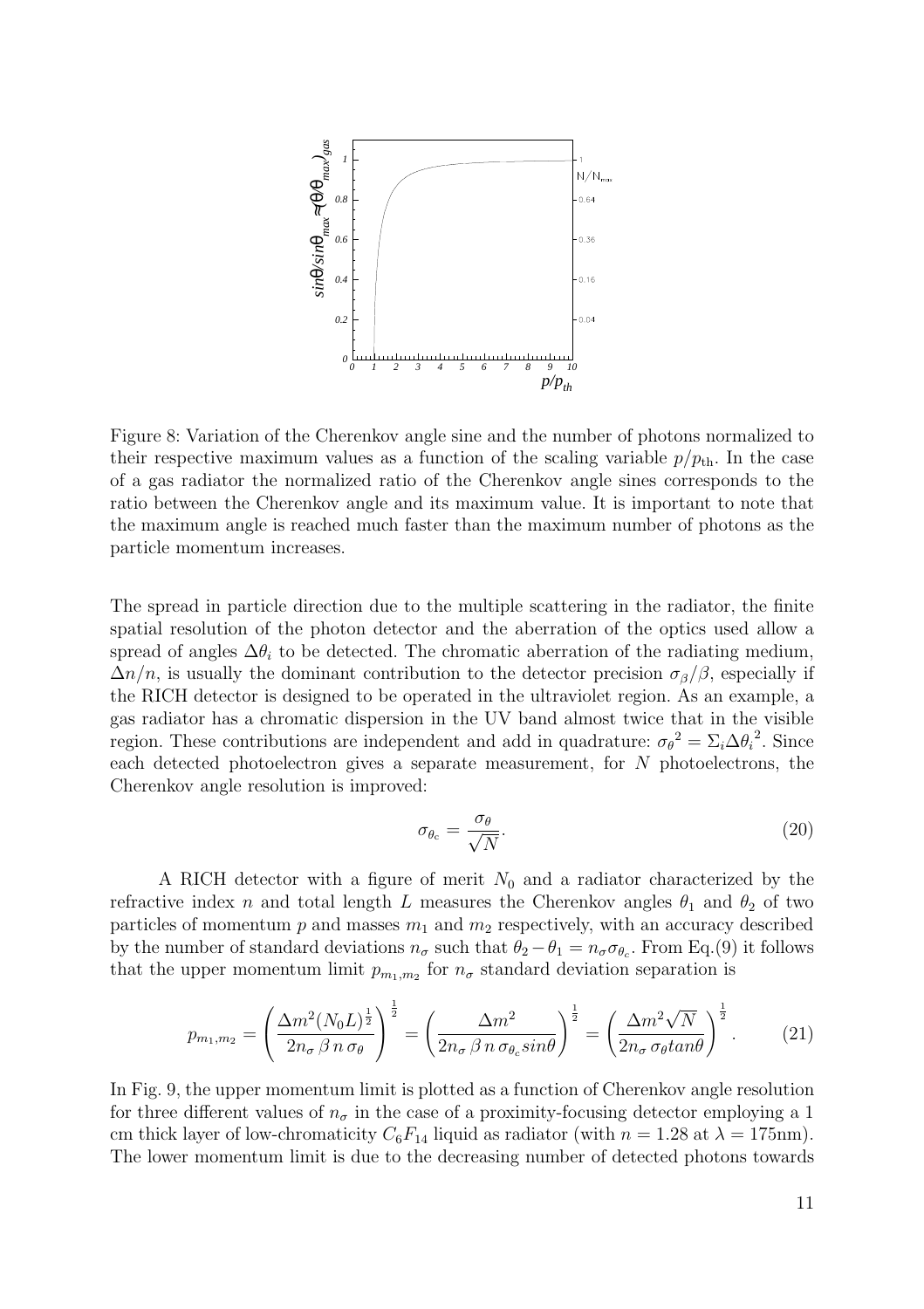

Figure 9: Estimated maximum momentum limit for a given Cherenkov angle resolution. A proximity-focusing RICH with  $L = 1$  cm liquid perfluorohexane  $(n = 1.28$  at  $\lambda = 175$ nm) has been considered.

threshold (Eq. 17) since it has immediate consequences on the pattern recognition.

A good RICH design allows the value of  $p_{m_1,m_2}$  to be extended as far as possible once  $n_{\sigma}$  has been fixed by physics requirements on the desired PID efficiency and the allowed contamination. By assuming that a Gaussian distribution is applicable to the measured Cherenkov angles, a particle contamination smaller than 1% requires a separation power larger than  $n_{\sigma} = 4$ , and of course if the ratio between the two particle populations is 1 to 10 then the actual contamination of the largest populated sample of particles in the other species is ten times larger, i.e.  $10\%$  for  $n_{\sigma} = 4.2$ .

Equation ( 21) entails that the largest momentum limit is achievable by increasing  $N_0$  and decreasing  $\sigma_{\theta}$ . These two parameters are correlated with each other. Indeed the new direction in the technique of Cherenkov light imaging is focused on achieving main advantages on both operational aspects and performance by designing RICH detectors that operate in the visible light region [16]. In fact, at longer wavelengths the detector figure of merit is larger due to the enlarged bandwidth for the relevant photoelectron yield (higher material transparency) and the angular accuracy for the single photon is smaller due to the reduced chromatic aberrations of materials in the visible region. In the following the detector components are analysed in the light of the most recent technological advances.

## *6 Detector components*

#### *6.1 Photon detector*

The basic task of the photon detector is to convert Cherenkov photons into a detectable electrical signal by means of a material with a high single-photon sensitivity defined by the quantum efficiency QE.

The low energy of the Cherenkov quanta implies that among the three interaction mechanisms of photons with matter, photoelectric absorption, Compton scattering and pair production, only the first one can be efficaciously exploited for practical purposes. Moreover it also implies that the photon detector must be able to detect with high ef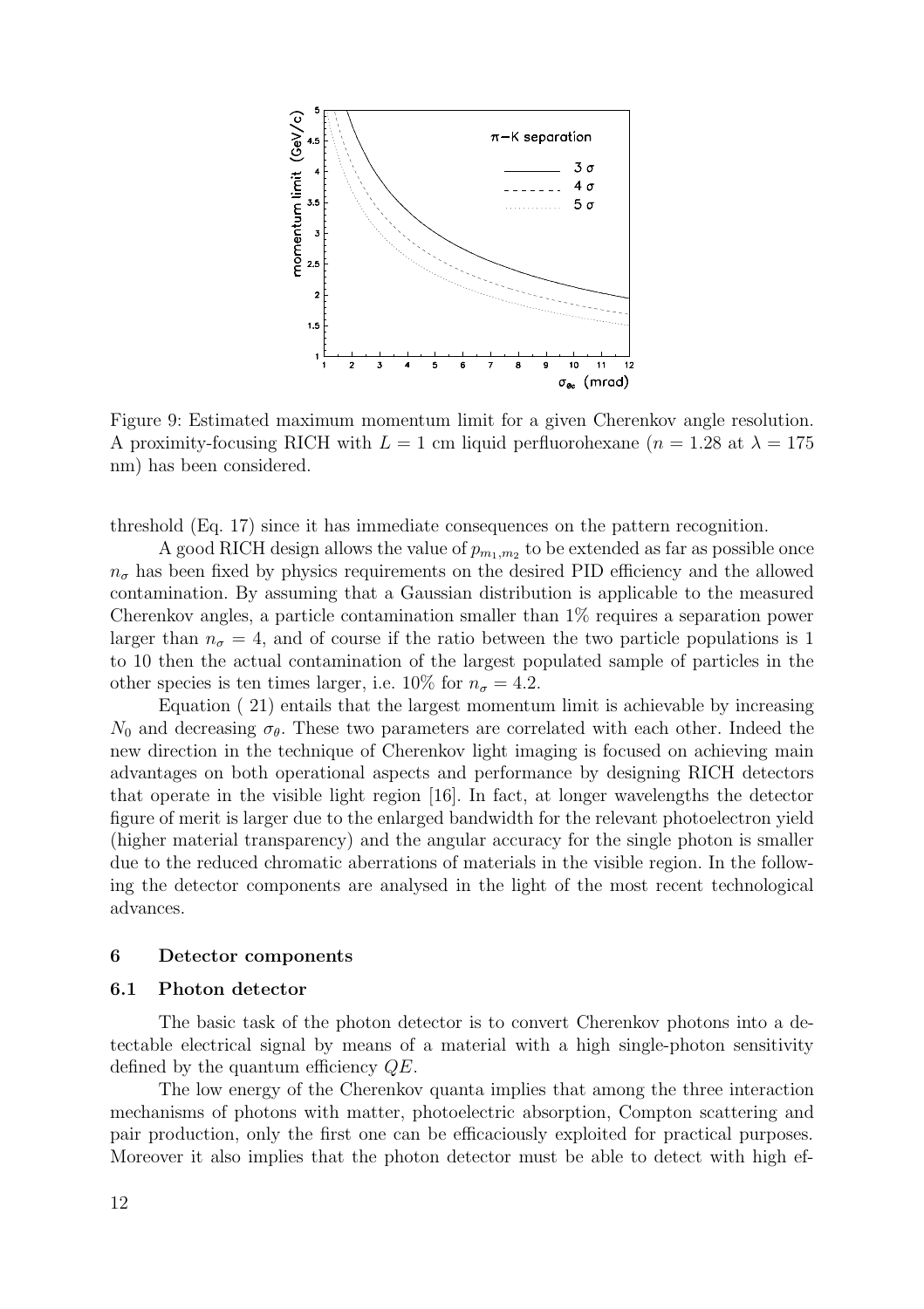ficiency the single electrons (photoelectrons) kicked off the atoms of the implemented photosensitive material that could be either a vapour (in this case the photoelectron production mechanism is called photoionization) or a thin solid layer (where more properly one refers to photoelectric production).

Besides the above-mentioned characteristics, the photon detector employed in a RICH device must also have:

- high localization accuracy able to match the errors in the Cherenkov angle;

- fast response;
- low noise;
- long-term stability;
- low cost in order to cover large surfaces.

Photon detectors can be divided into two classes: gaseous and vacuum-based detectors.

### 6.1.1 Gaseous photon detector

This class gathers together multiwire proportional chambers (MWPC), multistep avalanche chambers (MSAC) and drift chambers with two-dimensional properties.

The pioneering work of T. Ypsilantis and J. Seguinot has shown that building such detectors is completely realistic by using vapours with a high  $QE$  in the UV region [17]. The produced photoelectrons are detected by accelerating them in a uniform electric field towards a wire a few tens of  $\mu$ m thick at high voltage. Close to the wire the electric field is very high and gives the drifting electrons enough energy to create an avalanche by knocking secondary electrons out of the gas atoms. The resulting ionization is large enough to be detected by a cathode electrode subdivided into pads and instrumented with sensitive electronics. Pad address gives an ambiguity-free two-dimensional image, allowing the reconstruction of overlapping rings from a multiparticle event.

At moderate amplification gain  $(1-5.10^5)$ , single-electron pulse-height distribution has an exponential shape. In fact in the case of low electric field, the electron ionization is built up with several independent collisions with the gas atoms and therefore the probability  $P(q)$  that an avalanche has a charge q is obtained by the Furry distribution:

$$
P(q) = \frac{e^{-q/\overline{q}}}{\overline{q}} \t{22}
$$

where  $\bar{q}$  is the mean charge of the avalanche.

The single-electron detection efficiency is therefore given by:

$$
\epsilon = \int_{q_{th}}^{\infty} P(q) dq = e^{-q_{th}/\overline{q}},\tag{23}
$$

where  $q_{th}$  is the threshold charge needed to remove the detector noise. The exponential form of  $\epsilon$  is an unfavourable feature of gas detectors operated at low gains. In fact, a small decrease in the gas amplification implies a strong loss of efficiency. A more favourable pulse-height distribution (called the Polya distribution) occurs for higher gain values [18]:

$$
P(q) = \left(\frac{q(1+\theta)}{\overline{q}}\right)^{\theta} \exp\left(\frac{-q(1+\theta)}{\overline{q}}\right),\tag{24}
$$

where the empirical parameter  $\theta$  is related to the gas amplification mechanism. The Polya distribution takes the simple exponential form of the Furry distribution for  $\theta = 0$  (Fig. 10),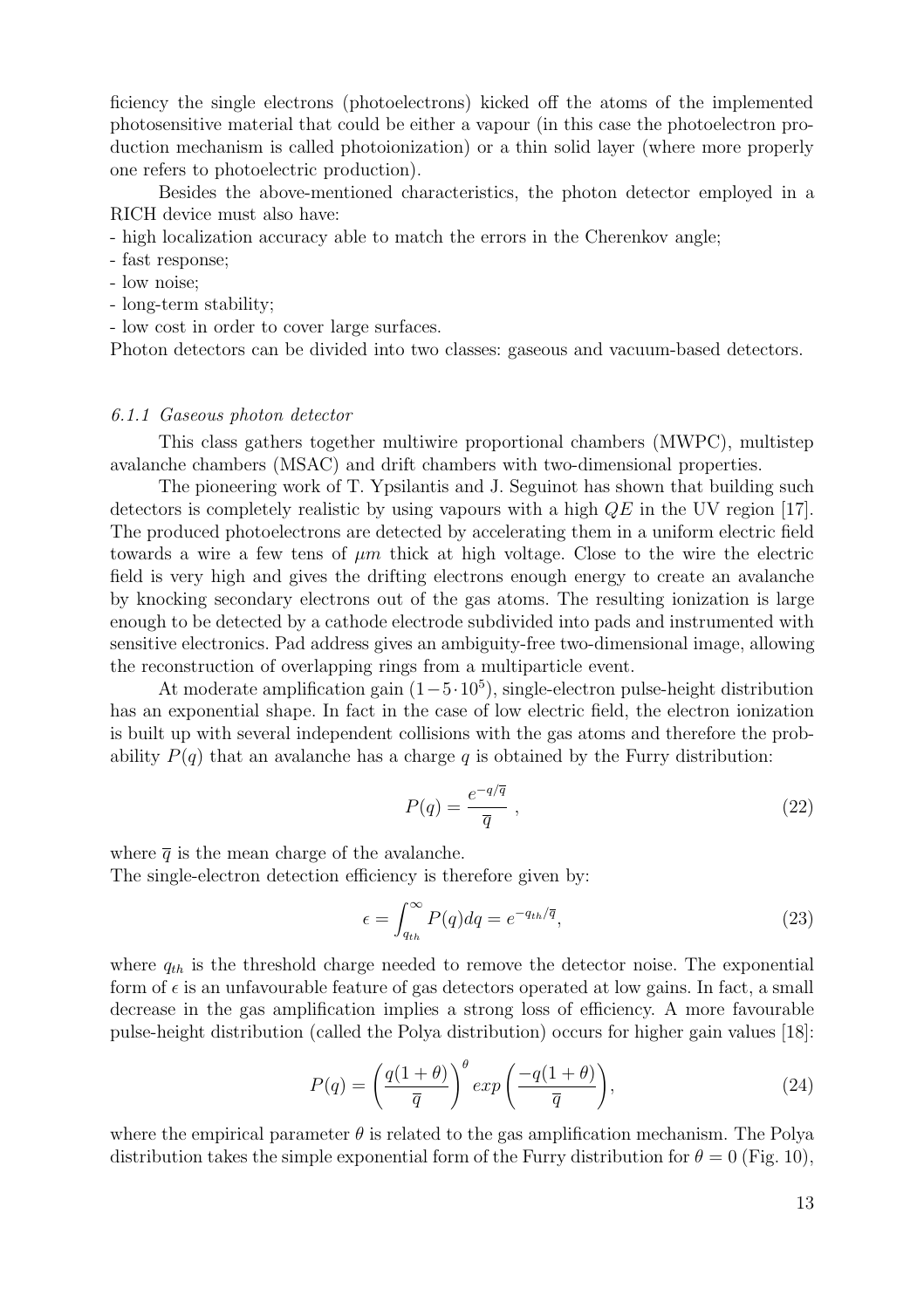

Figure 10: Qualitative behaviour of the single photoelectron pulse-height distribution for high  $(\theta > 0)$  and low  $(\theta = 0)$  gas amplification gains.



Figure 11: Schematic diagram of the blinds between anode wires used in the DELPHI RICH photon detector to control the photon feedback phenomenon.

condition reached by decreasing the electric field. The peaked pulse-height distribution allows a more stable setting of the electronic threshold, but at higher gains the gas photon detectors experience a positive photon feedback caused by photons emitted by the de-excitation of gas molecules after the avalanche mechanism has occurred. Secondary photons initiate new avalanches after being converted by the photosensitive agent in the chamber. Blind electrodes are then implemented in order to shield the sensitive volume from the main avalanches (Fig. 11). Photon feedback is a clear limitation to the chamber gas gain. In fact, the light output from the avalanches grows exponentially as the chamber gain is increased beyond plateau.

Although benzene was used as a photosensor in the early prototypes, it was immediately replaced by photosensitive vapours with a lower photoionization threshold such as triethylamine (TEA) or tetrakis(dimethylamine)ethylene (TMAE) added to a regular gas mixture and flushed through the detector volume. As shown in Fig. 12, TMAE has a higher QE than TEA due to the strong electron donor properties of the attached dialkylamino groups (Fig. 13). The higher photoionization threshold of TEA (7.2 eV) severely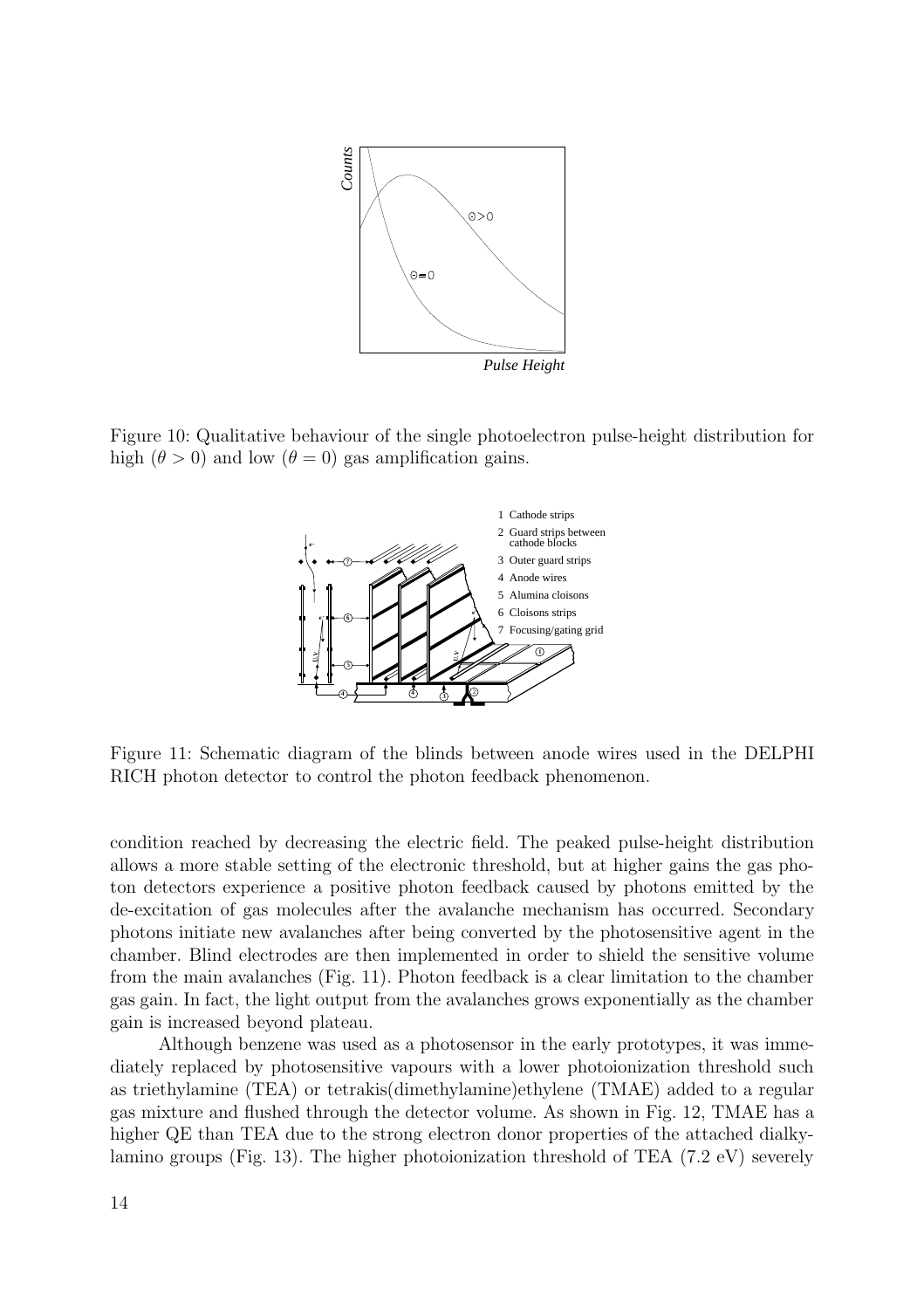

Figure 12: TEA and TMAE quantum efficiency as a function of the photon wavelength. Also shown are the transmission plot of a fused silica and the limit of transparency when  $5$  ppm of water and  ${\cal O}_2$  impurities are present in the gas volumes.



Figure 13: TMAE chemical structure.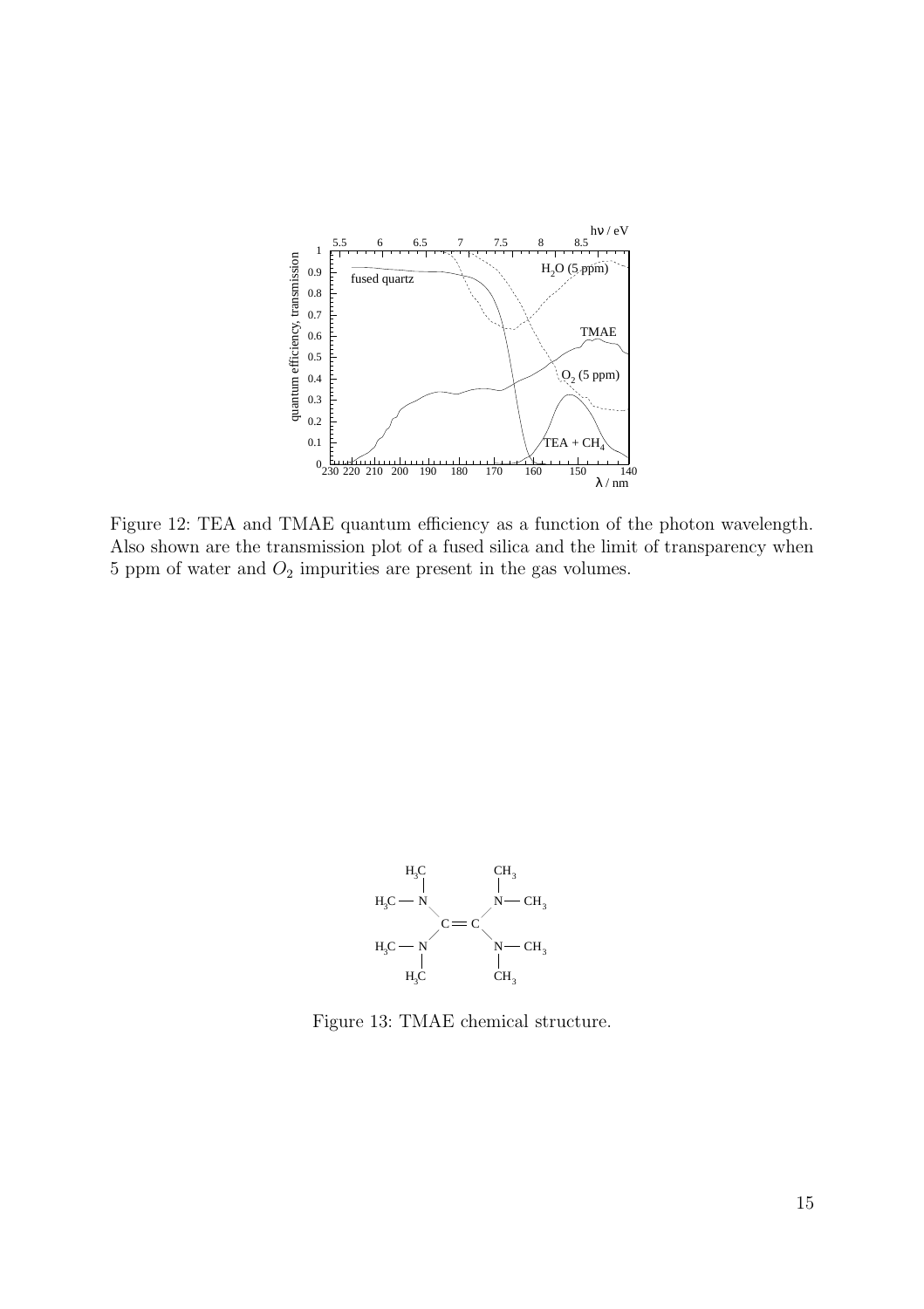restricts the choice of materials that can be used as UV windows, therefore fused silica that has transparency characteristics valid for TMAE must be replaced by more expensive  $CaF<sub>2</sub>$  windows. Moreover, extraordinary care must be taken to keep the contamination level of water and oxygen, which absorb strongly in the UV, below 1 ppm in the gas volumes (radiator and drift gas), in order to avoid a reduction of detected photons (Fig. 12). In contrast to TEA, whose vapour pressure is 52 Torr at room temperature with an absorption length of 0.61 mm, TMAE vapour pressure of 0.30 Torr at room temperature is a disadvantage because it results in a long photon absorption length (3 cm) and therefore a large parallax error. Although the chemical reaction products of TMAE are highly electronegative and therefore absorb photoelectrons, the careful design of the detector and gas-handling system, and operation at higher temperatures adopted by the largest systems so far built (OMEGA [19], DELPHI [20] and SLD [21]) have enabled to reach large enough TMAE concentrations and stable operation.

An interesting feature of TMAE is its capability to emit light in the visible region as a result of the de-excitation of excited states formed by electron impact collisions with its molecules [22], during the avalanche amplification process in gaseous chambers. This excited state is caused by three basic mechanisms: photoabsorption, energy transfer from excited noble gas dimer and direct excitation by accelerated electrons [23]. The ratio of the amount of light produced to the amount of charge present is a function of the charge gain and light is more efficiently produced at low charge gain. The NA35 experiment exploited the light emission by TMAE in its optically read out RICH [24].

In recent years, a considerable effort has been made to prove that a thin film (100 nm  $\div 1$   $\mu$ m) of CsI deposited onto the cathode plane of a gaseous detector is a valid alternative to the use of TMAE in large-area RICH detectors.

A specific R&D programme for the development of large-area CsI photocathodes was approved in 1992 by the DRDC at CERN under the name RD26 [25].

RD26 achieved a breakthrough in CsI deposition techniques by developing a successful standardized technology of evaporating photocathodes, as large as  $50 \times 50 \text{ cm}^2$ , without the expensive and time-consuming implementation of masking techniques [26].

At CERN, the photocathodes are prepared in a large evaporation stand equipped with four DC heated tungsten crucibles operated simultaneously to achieve a uniform CsI layer. The best CsI quantum efficiency (Fig. 14) is obtained by depositing at least 250 nm of CsI onto a printed circuit board with a copper layer, accurately prepolished by mechanical and chemical treatments, and subsequentely covered with a thick  $(7 \mu m)$ chemically-deposited nickel layer, followed by a thinner  $(0.5 \ \mu m)$  layer of gold [29]. During the deposition, the pad substrate is held at  $50^{\circ}$ C. A 12-hour post-deposition heat treatment at  $60^{\circ}$ C, under vacuum, is necessary in order to achieve the final CsI QE [30] (Fig. 15).

In the near future, three experiments will implement a CsI RICH detector in their layout. Two of them (HADES [31] and COMPASS [32]) are building a system with a focusing scheme, whilst the third one (ALICE [33]), is envisaging a proximity focusing geometry.

The main advantages of a CsI RICH detector are an improved Cherenkov angle resolution since photoconversion is achieved in a single layer without parallax error, and a simplified structure owing to the suppression of the photon detector window employed in the case of a TMAE RICH. This results in considerable cost-saving and a reduced total radiation length.

The possibility of using a thin anode-cathode gap (4 mm) (Fig. 16) simplifies the cumbersome Cherenkov pattern recognition in a high multiplicity environment because the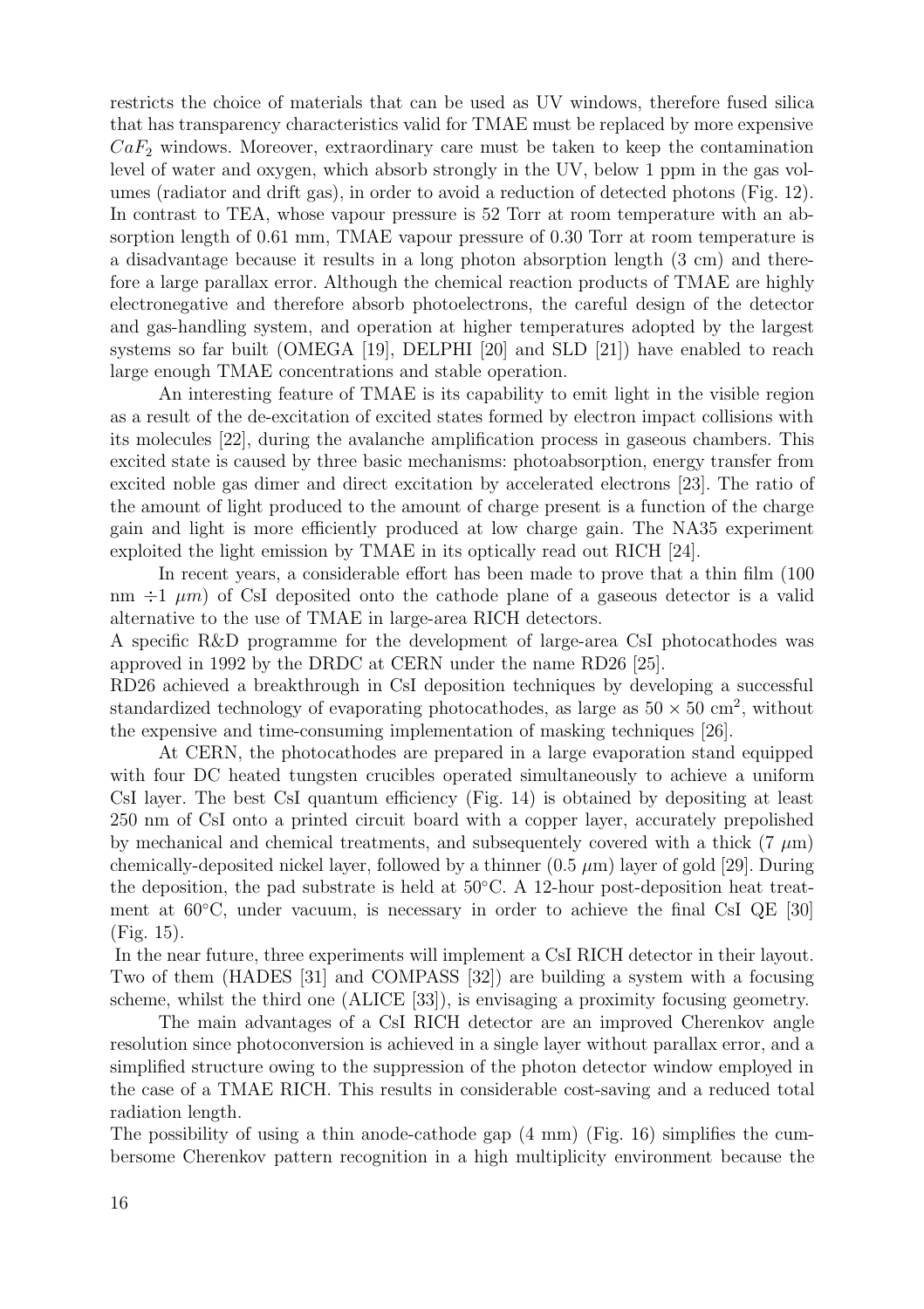

Figure 14: Measurements of CsI quantum efficiency in vacuum as a function of the photon wavelength performed by Seguinot et al [27] and A. Breskin et al. [28].



Figure 15: Heat treatment effect on QE of a CsI sample after evaporation at 60◦C kept under vacuum.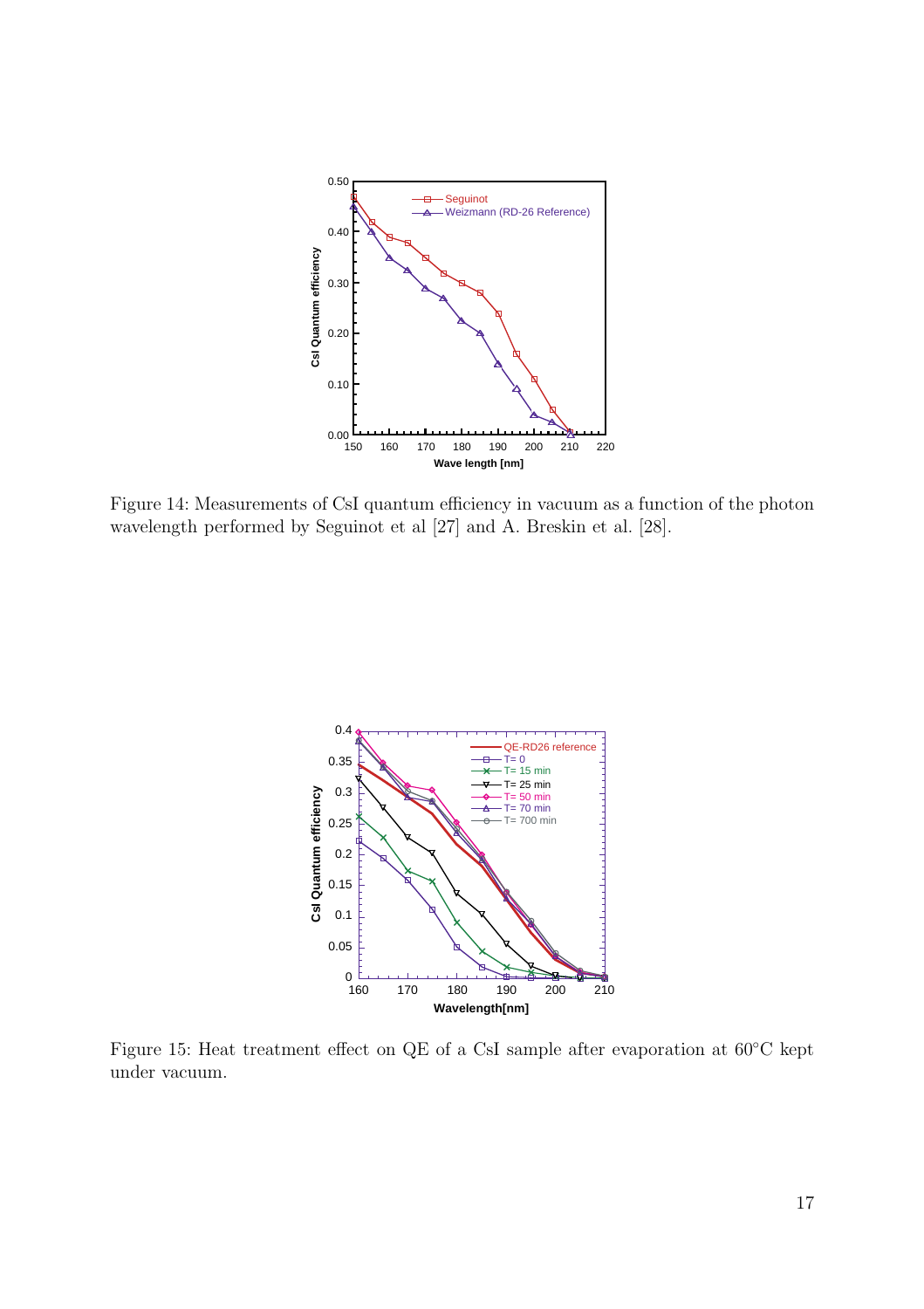chamber geometry approaches the ideal 2-D geometry and, furthermore, it reduces the background since ionizing particles traverse a small sensitive volume. These features are particularly mandatory in the case of ALICE RICH since an average multiplicity per event larger than 50 primary particles/ $m^2$  is anticipated for LHC  $Pb - Pb$  central collisions. A relevant feature of the photon detector shared by all the three CsI RICH designs



Figure 16: Schematic layout of the fast ALICE CsI RICH. The photodetector is a multiwire proportional chamber (MWPC), with anode wires of 20  $\mu$ m diameter, 4 mm pitch and 2 mm anode-cathode gap. The MWPC is filled with pure methane at ambient temperature and pressure. Electrons released by ionizing particles in the proximity gap are prevented to enter the MWPC volume by a positive polarization of the electrode close to the radiator. A low noise and highly multiplexed VLSI analog electronics is fully integrated on the rear of the cathode plane, enabling the determination of the hit coordinates by centroid measurements.

is the "open geometry" i.e. the suppression of blinds that in TMAE photodetectors are specifically implemented to prevent spurious avalanches from feedback photons. In fact, the expected negligible background level from the CsI layer does not require any complex electrode structure [33].

## 6.1.2 Vacuum-based photon detectors

Already in the past, RICH systems were succesfully designed and built to operate in the visible light region [34, 35]. More recently, advances in technologies associated with the detection of visible light with devices of high granularity have stimulated fruitful new ideas [16]. With respect to the detector operational aspects, the main benefits are as follows:

- no special handling for nasty photosensitive vapours such as TMAE;

- modest service and maintenance needs;

- savings in operating costs since gas circulation systems and expensive UV windows are no longer necessary;

- high segmentation flexibility and compactness.

The detector performance improves as follows:

- high rate capability and availability of the detector for triggering;

- a larger choice of materials as radiator, in particular the possibility of using aerogel (Section 6.2);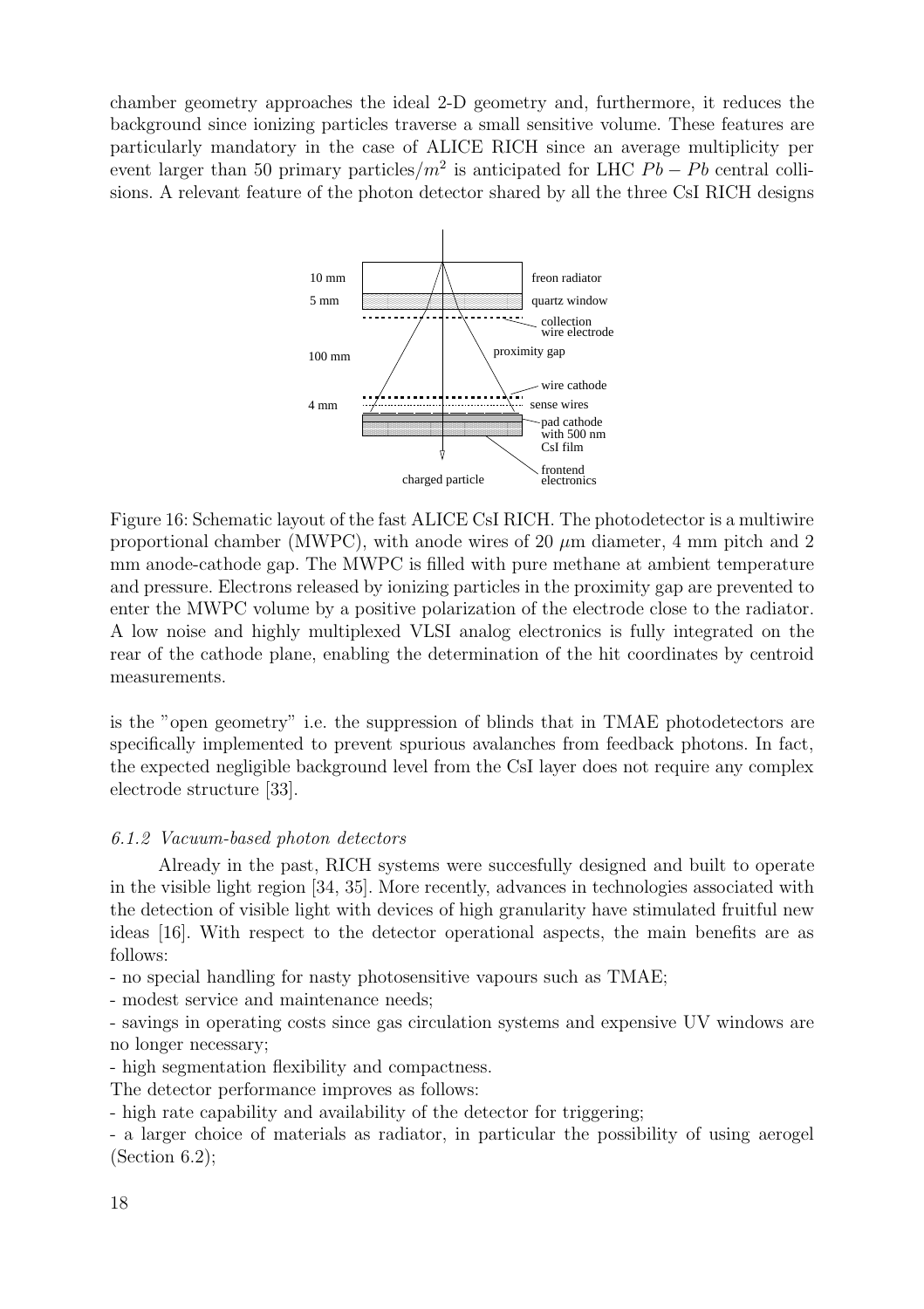- removal of background caused by incoming neutrons (neutrons create spurious hits in the hydrogenous gas mixtures used in RICH photon detectors as a consequence of proton recoils).

In 1991, T. Sugitate et al. [34] reported results from successful detection tests of Cherenkov rings focused onto an image intensifier coupled to a CCD camera. Although this technique seems very promising, CCDs are small and quite slow devices. This last constraint is severe, and in fact the acquisition rate of RICH detectors, barely relevant a few years ago, has now become a crucial issue.

The phototube (PMT) has the merits of robustness, low noise, high gain, and high rate capabilities, but it is sensitive to magnetic fields. "Quantacon-like" PMTs have a high single-photoelectron efficiency but a high cost per channel. A powerful application is represented by the experiment SELEX at Fermilab where almost 3000 PMTs have been employed to detect the Cherenkov light from a gaseous RICH device [35, 36]. The experiments PHENIX [37] and BABAR [38] also detect the Cherenkov light with an array of PMTs.

In large-area applications, the multianode PMT (MaPMT) is more suitable since it offers the advantage of many channels with a single common power supply and a compact readout. MaPMTs, first used by S. Endo et al. [39], are now the baseline photodetectors for the Hera-B RICH [40]. The commercial tubes have a crosstalk of much less than  $1\%$ and a pad-to-pad variation in gain of less than 30% [41]. Use in a magnetic field of over 1.5 T is possible using fine mesh tubes, although at a high cost and with lower single-photon sensitivity.

Recently, hybrid photodevices have made considerable progress since their 'rediscovery' to the stage where they are now being proposed in the LHCb experiment at LHC [42], as an alternative to the MaPMT and in the long baseline neutrino experiment AQUARICH [43]. They consist of an array of silicon pin diodes placed in a vacuum tube with a standard transmission photocathode kept at a negative voltage of several KV with respect to the silicon. Photoelectrons are accelerated by the electric field and penetrate



Figure 17: Different geometries of HPD detectors: a) proximity focusing, b) electrostatic focusing.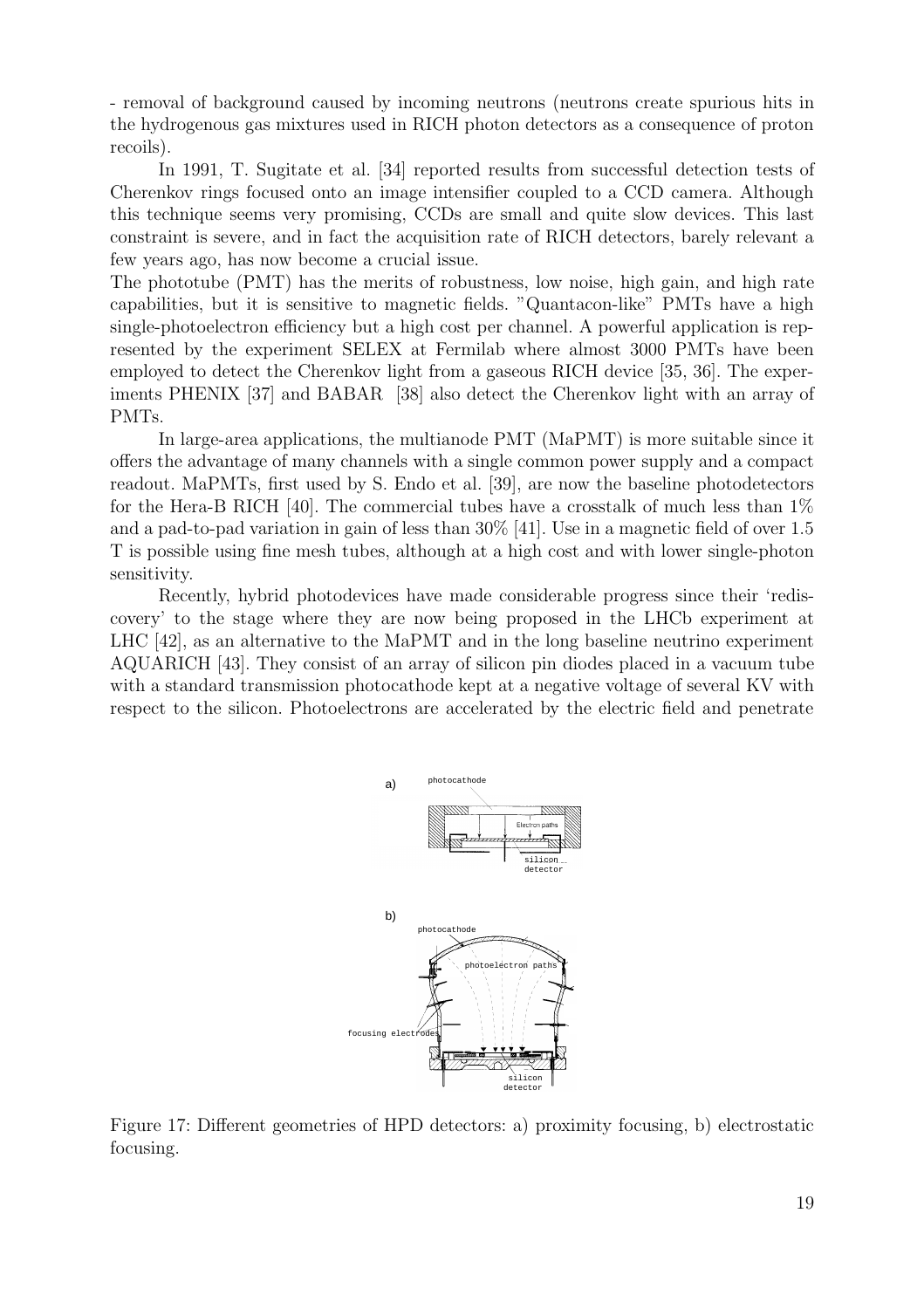

Figure 18: A schematic of a dual radiator RICH: the UV photon detector visualizes rings from both the liquid radiator and the gas radiator.

the solid state diodes where thousands of electron-hole pairs are developed. Two electric field configurations are possible: proximity focusing and electrostatic focusing (Fig. 17). The latter has a small detector dead area but is very sensitive to magnetic fields. HPDs potentially offer outstanding features like high spatial resolution, stable gain, a wide dynamic range and an excellent single photoelectron response [44]. Nevertheless, for large area RICH device applications more R&D for implementing the FE electronics in vacuum is needed in order to avoid the large number of feedthrough lines. In addition, the commercially-available devices, in spite suitable performances, suffer from a large inactive area and high cost. The development of cheap hybrid devices with a large active area is presently underway at CERN [45].

Finally, it is worthwhile mentioning the Visible Light Photon Counters (VLPCs) because of their very high QE (85% for green light). VLPCs are based on doped SiAs crystals cooled at 7 K, biased at low voltage. Visible photons are guided through glass fibres into the intrinsic region of the detector where they create electron-hole pairs [46]. The resulting impact of one electron on a neutral crystal impurity starts an electron avalanche. Although they run with a speed of up to 30 MHz, the need of a cryogenic system and high costs have prevented them from being implemented in actual experiments so far.

## *6.2 Radiator*

The particle identification momentum range determines the choice of the radiator medium and a dual radiator geometry, i.e. a detector with both focusing and proximity focusing geometries, is in many cases mandatory to cover an extended momentum range for particle identification (Fig. 18). The choice of materials available able to feature as a Cherenkov radiator is quite limited. Since the intensity of the Cherenkov light emitted is much smaller than that given off in the scintillation process, an important requirement placed upon a radiator material is that it should not scintillate appreciably. Moreover, it must not have absorption bands in the wavelength range to be used.

The radiator volumes must be isolated from the photon detector, and at the same time, photons must be able to travel across the boundary with little loss. Since most of the Cherenkov light is emitted in the far ultraviolet region, (Eq.( 6), where the  $\lambda^{-2}$  dependence is explicitly given), only a few substances are sufficiently transparent to permit good Cherenkov light transmission. Therefore, the choice of radiator is limited even further,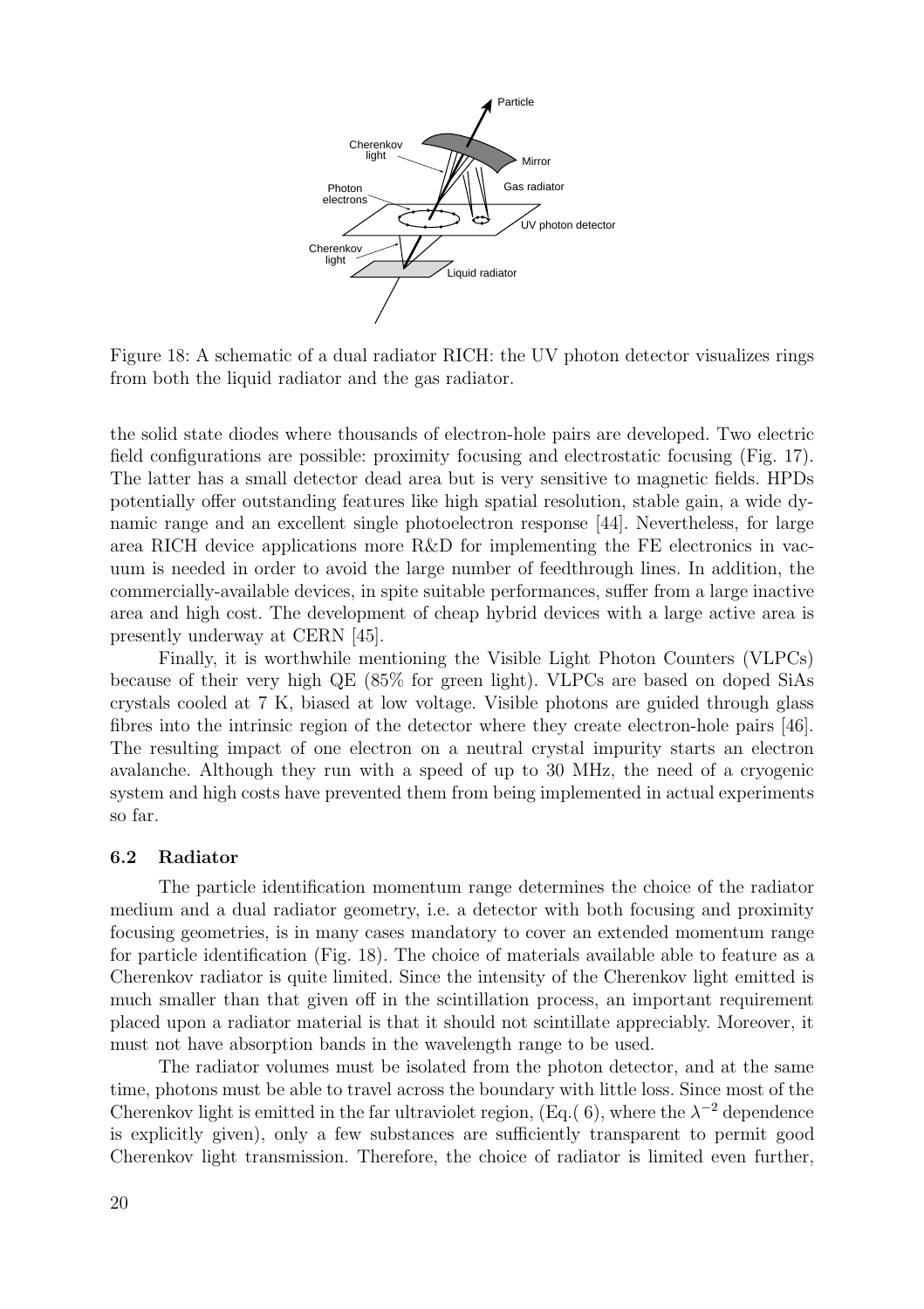

Figure 19: Radiator length corresponding to a yield of 10 photoelectrons as a function of the index of refraction of the medium for different RICH figures of merit.

particularly for liquid radiators.

UV transparency reduces the choice of window materials to: lithium fluoride, magnesium fluoride, calcium fluoride, natural quartz and fused silica. The latter is the only feasible choice in large RICH detectors, because it can be fashioned into large flat sheets, it has a high resistance to radiation and very good transparency, up to wavelengths of 160 nm (i.e. energy below 7.5 eV).

The radiator length required to produce at least 10 photoelectrons in a RICH detector with a given figure of merit is plotted in Fig. 19 as a function of the refractive index of the chosen medium.

Silica aerogel is the only existing material with optical properties suitable for filling the gap in the refractive index between liquids and heavy gases.

Aerogel is a manmade material that can have a density as low as three times that of air. It essentially consists of grains of amorphous  $SiO<sub>2</sub>$  with sizes ranging from 1 to 10 nm, linked together in a three-dimensional structure filled by trapped air. The huge number of such tiny primary particles determines an internal surface close to 1000  $\mathrm{m}^2/\mathrm{g}$  which plays a fundamental role in the aerogel chemical and physical behaviour. There exists a simple relationship between the resultant index of refraction and the aerogel density  $\rho$  in  $g/cm^{3}[47]$ :

$$
n = 1 + 0.21\rho \tag{25}
$$

Density values lying between 0.003  $g/cm<sup>3</sup>$  and 0.55  $g/cm<sup>3</sup>$  are in principle available, corresponding to the refractive indices of n=1.0006 ( $\gamma_t = 29$ ) and n=1.11 ( $\gamma_t = 2.3$ ), respectively.

The granular structure of aerogel with a typical length scale of a few nm determines its optical properties. The behaviour of visible light in aerogel is dominated by Rayleigh scattering which increases as the fourth power of the frequency. When Rayleigh scattering occurs, the directionality of the Cherenkov radiation is completely lost. Therefore, the major concern associated with the design and construction of a RICH detector with an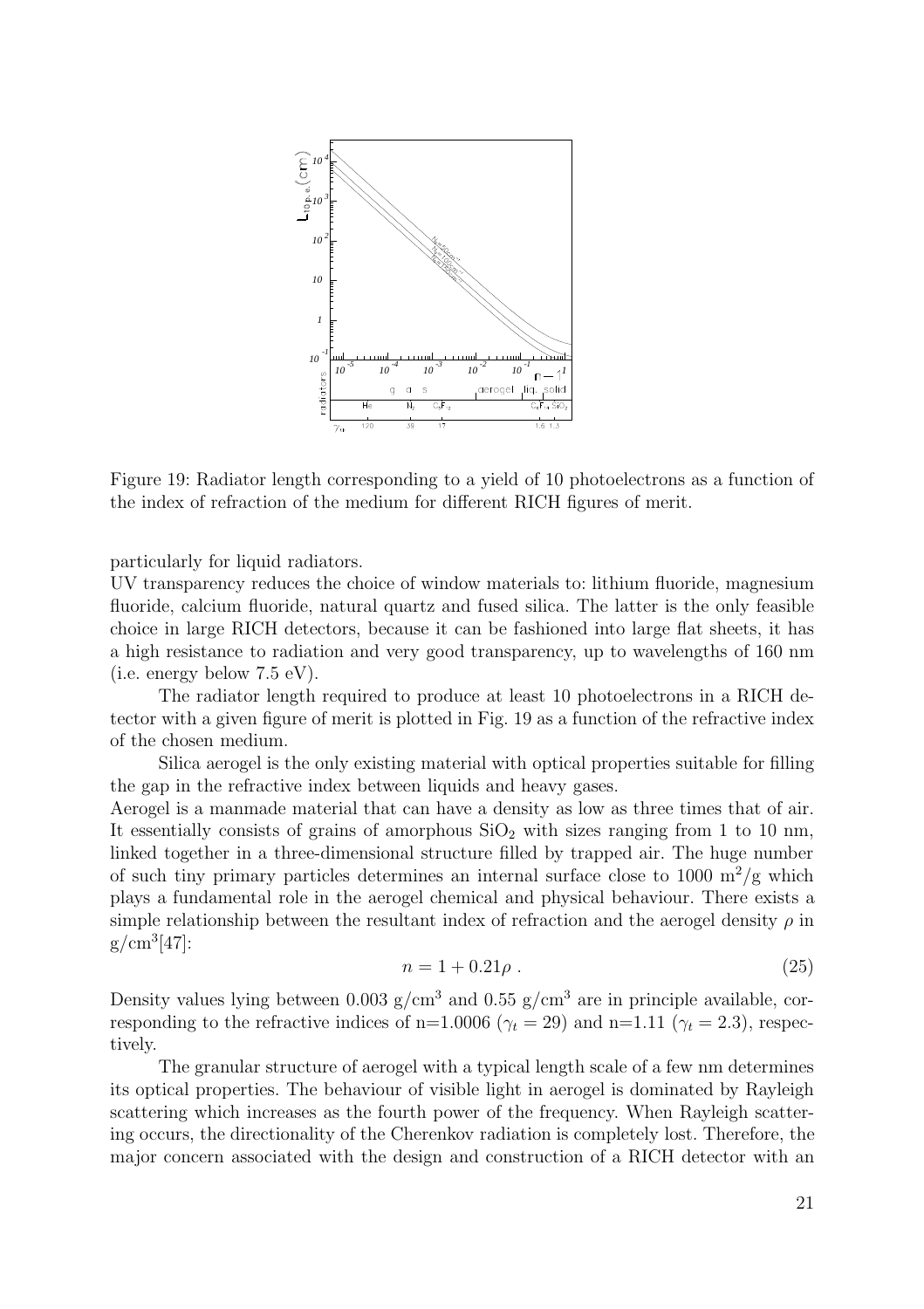

Figure 20: Momentum range covered by a RICH device with two radiators: gas  $C_4F_{10}$  and aerogel with n=1.01

aerogel radiator is whether the Cherenkov photons that traverse the aerogel without any scattering are sufficient in number to allow the measurement of their emission angle with the expected accuracy.

Simple calculations show that the useful production of Cherenkov light is limited to the visible region.

Recently, hydrophobic, crack-free, very transparent aerogel samples became routinely available [48]. Loss of photons due to absorption and scattering processes in the bulk material has been minimized, as observed in test beam studies [49].

The "breakthrough" in the fabrication of aerogel has promoted more advances in the use of this material in Cherenkov detectors, as V.I. Vorobiov [50] and H. v. Hecke [51] pointed out in 1991 and 1993, respectively. Nonetheless, the major merit of the rapid progress of aerogel in real RICH devices must be ascribed to J. Seguinot and T. Ypsilantis who revised the van Hecke proposal in the light of currently available photodetector technology and envisaged an appealing application in the LHCb experiment [52]. Their design also inspired the upgrading of HERMES at DESY [53].

Both experiments use a dual radiator RICH with aerogel  $(n=1.03)$  and gas  $C_4F_{10}$  (Fig. 20).

## *7 Conclusions*

A phenomenon discovered by the Russian scientist Cherenkov in 1934 has become in recent years the basic ingredient of the RICH devices able to identify particles in the vast momentum range  $1 - 800 \text{ GeV/c}$ . To be successfully exploited the Cherenkov radiation imaging technique requires a skilful team of physicists and engineers since many parameters must be controlled and mantained during the operation of the detector. Despite their complexity and high manpower costs, the outstanding physics results that have been achieved from the first generation of large RICH devices largely compensate the efforts made and justify the construction of new devices for future experiments.

## *8 Acknowledgements*

I wish to thank S. Majewsky, T. Ekelof and the Director of the VIII ICFA School on Instrumentation, Prof. M. Nizamettin Erduran, for having invited me to such an enjoyable and stimulating school.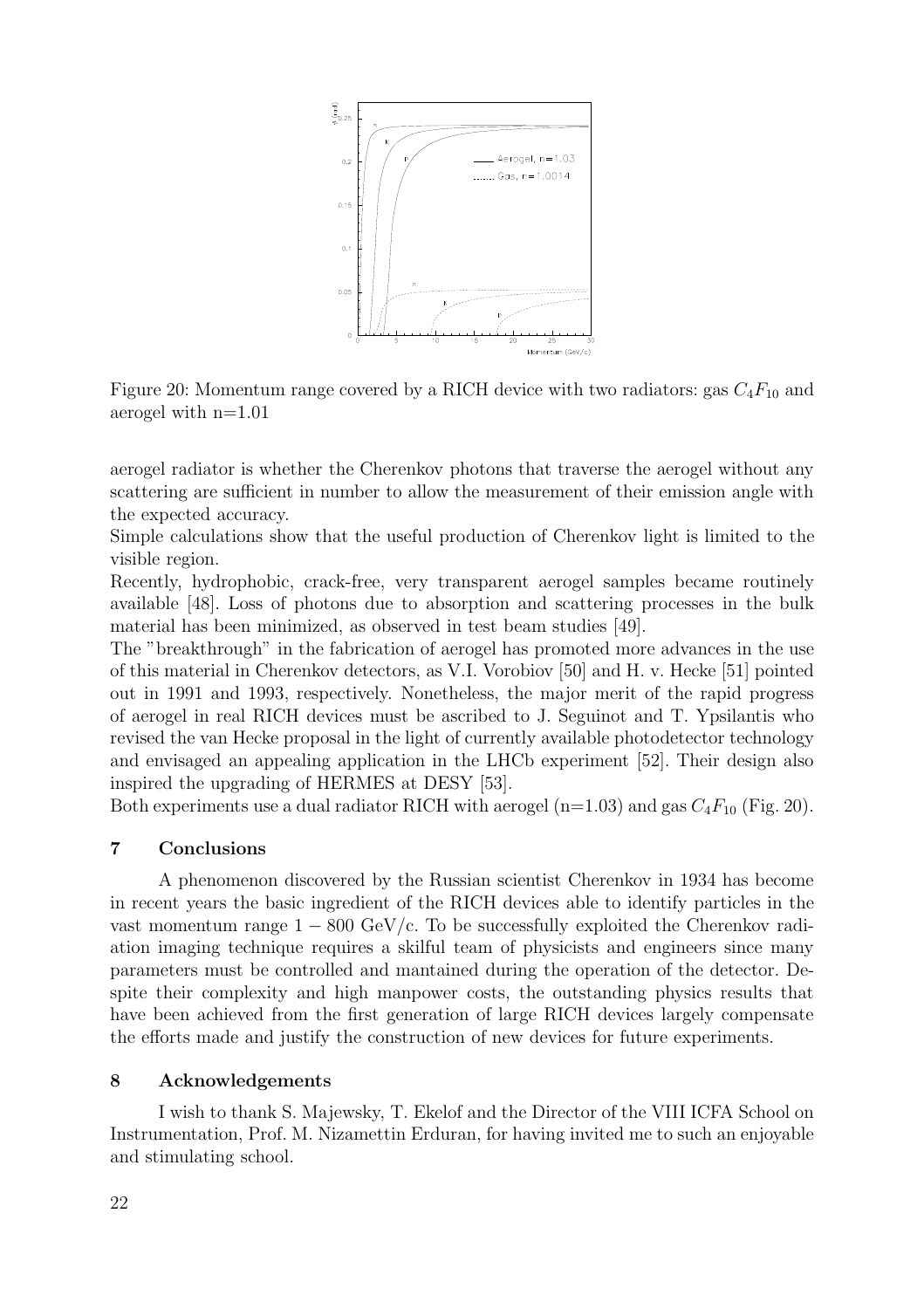## *References*

- [1] A. Roberts, Nucl. Instr. and Meth. 9 (1960) 55; S.K. Poultney et al., Rev. Sci. Instr. 33 (1962) 574.
- [2] J. Seguinot, CERN-EP/89-92; T. Ypsilantis and J. Seguinot, Nucl. Instr. and Meth. A 343 (1994) 1-29 and 30-51.
- [3] The Proceedings of the 1st, 2nd and 3rd RICH Workshops have been published in Nucl. Instr. and Meth. A 343 (1994), A 371 (1996) and A 433 (1999), respectively.
- [4] O. Heaviside, Electrical Papers, II, 494 (Macmillan, London, 1892).
- [5] P.A. Cherenkov, Acad. Sci. URSS, 2, 451 (1934); see also Phys. Rev. 52 (1937) 378 for English language publication of Cherenkov early work.
- [6] I.M. Frank and I.J. Tamm, Dokl. Academie des Sciences de l'URSS, 14 (1937) 107.
- [7] V.L. Ginzburg, Zh. Eksp. Teor. Fiz. SSSR, 10 (1940) 589.
- [8] P.A. Cherenkov, Izv. Akad. Nauk. SSSR, Ser. Fiz. OMEN, 1 (1937) 455.
- [9] J.V. Jelley, Progress in Nuclear physics, 3 (1953) 131.
- [10] O. Chamberlain et al., Phys. Rev. 100 (1955) 947.
- [11] J. Seguinot and T. Ypsilantis, Nucl. Instr. and Meth. 142 (1977) 377.
- [12] J. Seguinot and T. Ypsilantis, Nucl. Instr. and Meth. A 343 (1994) 1.
- [13] M. Adams et al., Nucl. Instr. and Meth. 217 (1983) 237.
- [14] C. W. Fabjan et al., Nucl. Instr. and Meth. A 367 (1995) 240.
- [15] J. Litt and R. Meunier, Ann. Rev. Nucl. Sci. 23 (1973).
- [16] E. Nappi, Nucl. Instr. and Meth. A 409 (1998) 417; J. Seguinot and T. Ypsilantis, Nucl. Instr. and Meth. A 433 (1999) 1.
- [17] J. Seguinot et al., Nucl. Instr. and Meth. 173 (1980) 283; T. Ekelof et al., Phys. Scripta 23 (1981) 718.
- [18] J. Byrne, Proc. R. Soc. Edinburgh 66A (1962) 33.
- [19] U. Muller et al., Nucl. Instr. and Meth. A 371 (1996) 27.
- [20] W. Adam et al., Nucl. Instr. and Meth. A 371 (1996) 12.
- [21] K. Abe et al., Nucl. Instr. and Meth. A 371 (1996) 8.
- [22] G. Charpack et al.,Nucl. Instr. and Meth. A 258 (1987) 177.
- [23] M. Suzuki et al., Nucl. Instr. and Meth. A 254 (1987) 556.
- [24] J. Baechler et al., Nucl. Instr. and Meth. A 343 (1994) 213.
- [25] E. Nappi et al., RD26 proposal to DRDC, CERN/DRDC 92-3 and ADDENDUM to the DRDC PROPOSAL P35, CERN/DRDC/92-16.
- [26] E. Nappi et al., Status report of the CsI-RICH Collaboration, CERN/LHCC 96-20; F. Piuz, Nucl. Instr. and Meth. A 371 (1996) 96.
- [27] J. Seguinot et al., Nucl. Instr. and Meth. A 297 (1990) 133.
- [28] G. Malamud et al., Nucl. Instr. and Meth. A 343 (1994) 121.
- [29] F. Piuz, Nucl. Instr. and Meth. A 433 (1999) 178.
- [30] A. Buzulutskov at al., Nucl. Instr. and Meth. A 366 (1995) 410.
- [31] HADES, Proposal for a High Acceptance Di-Electrons Spectrometer, GSI, Darmstadt, 1993.
- [32] COMPASS proposal, CERN/SPSCL/96-14.
- [33] ALICE TDR 1, CERN/LHCC 98-19.
- [34] T. Sugitate et al., Nucl. Instr. and Meth. A 307 (1991) 265.
- [35] M. Maia et al., Nucl. Instr. and Meth. A 326 (1993).
- [36] J. Engelfried et al.,The SELEX Phototube RICH detector, Fermilab-Pub-98/299-E, hep-ex/9811001.